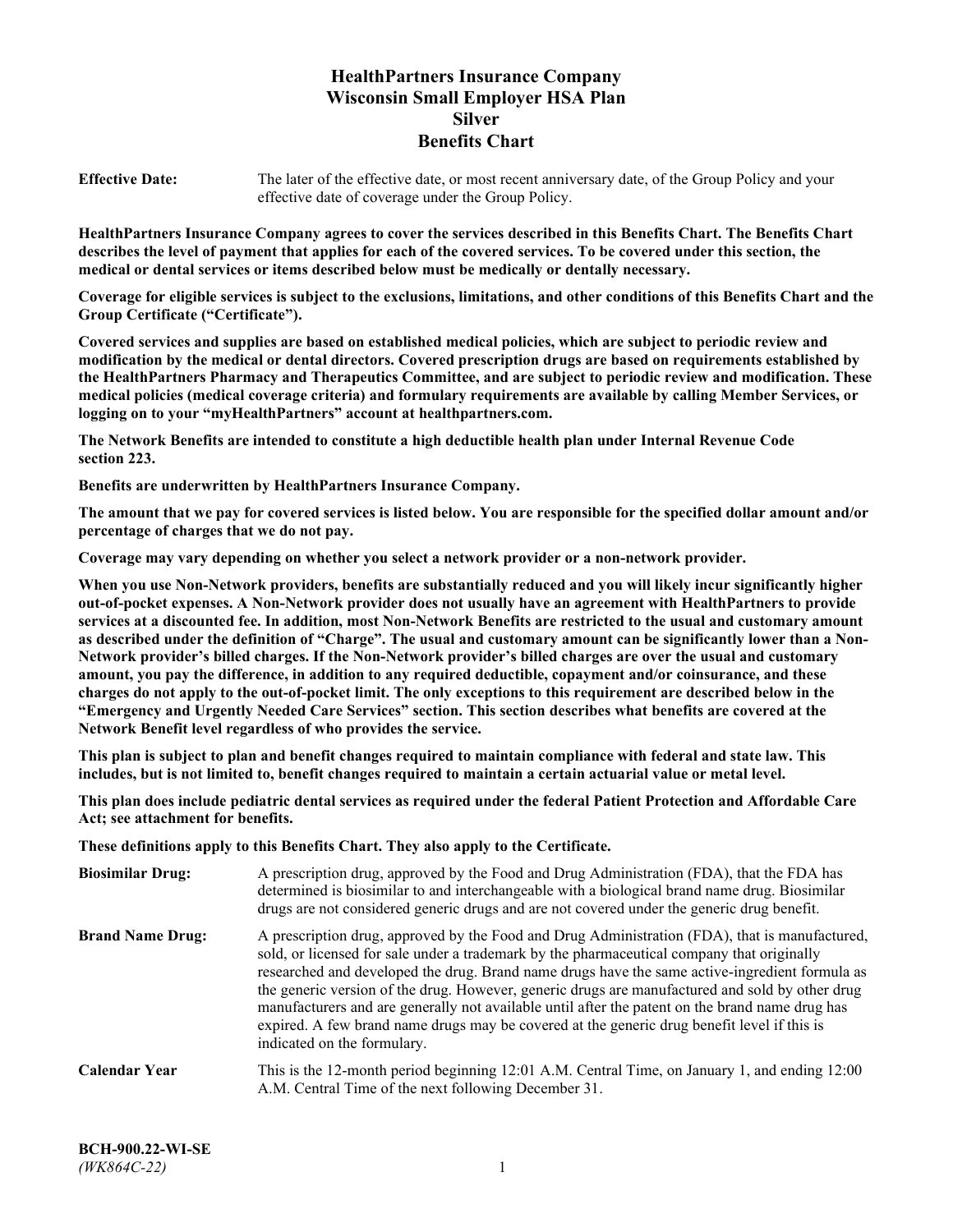| <b>Charge:</b> | For covered services delivered by a network provider, this is the provider's discounted fee for a<br>given medical/surgical service, procedure or item.                                                                                                                                                                                                                                                                                                                                                                                                                                                                                                                                                                 |
|----------------|-------------------------------------------------------------------------------------------------------------------------------------------------------------------------------------------------------------------------------------------------------------------------------------------------------------------------------------------------------------------------------------------------------------------------------------------------------------------------------------------------------------------------------------------------------------------------------------------------------------------------------------------------------------------------------------------------------------------------|
|                | For covered services delivered by non-network providers, a contracted rate may apply if such<br>arrangement is available to HealthPartners.                                                                                                                                                                                                                                                                                                                                                                                                                                                                                                                                                                             |
|                | For the usual and customary charge for covered services delivered by non-network providers, our<br>payment is calculated using one of the following options, depending on availability: 1) a<br>percentage of the Medicare fee schedule; 2) a comparable schedule if the service is not on the<br>Medicare fee schedule; or 3) a commercially reasonable rate for such service if a fee schedule is<br>not available.                                                                                                                                                                                                                                                                                                   |
|                | The usual and customary charge is the maximum amount allowed that we consider in the<br>calculation of the payment of charges incurred for certain covered services. You must pay for any<br>charges above the usual and customary charge, and they do not apply to the out-of-pocket limit.                                                                                                                                                                                                                                                                                                                                                                                                                            |
|                | A charge is incurred for covered ambulatory medical and surgical services, on the date the service<br>or item is provided. A charge is incurred for covered inpatient services, on the date of admission to<br>a hospital. To be covered, a charge must be incurred on or after your effective date and on or<br>before the termination date.                                                                                                                                                                                                                                                                                                                                                                           |
|                | Copayment/Coinsurance: The specified dollar amount, or percentage, of charges incurred for covered services, which we do<br>not pay, but which you must pay, each time you receive certain medical services, procedures or<br>items. Our payment for those covered services or items begins after the copayment or coinsurance<br>is satisfied. Covered services or items requiring a copayment or coinsurance are specified in this<br>Benefits Chart.                                                                                                                                                                                                                                                                 |
|                | For services provided by a network provider:<br>An amount which is listed as a flat dollar copayment is applied to a network provider's discounted<br>charge for a given service. However, if the network provider's discounted charge for a service or<br>item is less than the flat dollar copayment, you will pay the network provider's discounted charge.<br>An amount which is listed as a percentage of charges or coinsurance is based on the network<br>provider's discounted charges, calculated at the time the claim is processed, which may include an<br>agreed upon fee schedule rate for case rate or withhold arrangements.                                                                            |
|                | For services provided by a non-network provider:<br>Any copayment or coinsurance is applied to the lesser of the provider's charges or the usual and<br>customary charge for a service.                                                                                                                                                                                                                                                                                                                                                                                                                                                                                                                                 |
|                | A copayment or coinsurance is due at the time a service is provided, or when billed by the<br>provider. The copayment or coinsurance applicable for a scheduled visit with a HealthPartners<br>network provider will be collected for each visit, late cancellation and failed appointment.                                                                                                                                                                                                                                                                                                                                                                                                                             |
| Deductible:    | The specified dollar amount of charges incurred for covered services, which we do not pay, but an<br>enrollee or a family has to pay first in a calendar year. Our payment for those services or items<br>begins after the deductible is satisfied. For network providers, the amount of the charges that apply<br>to the deductible are based on the network provider's discounted charges, calculated at the time<br>the claim is processed, which may include an agreed upon fee schedule rate for case rate or<br>withhold arrangements. For non-network providers, the amount of charges that apply to the<br>deductible are the lesser of the provider's charges or the usual and customary charge for a service. |
|                | Any amounts paid or reimbursed by a third party, including but not limited to: point of service<br>rebates, manufacturer coupons, manufacturer debits cards or other forms of direct reimbursement<br>to an Insured for a product or service, will not apply toward your deductible, to the extent<br>permitted under state and federal law.                                                                                                                                                                                                                                                                                                                                                                            |
|                | Your plan has an embedded deductible. This means once an Insured meets the individual<br>deductible, the plan begins paying benefits for that person. If two or more members of the family<br>meet the family deductible, the plan begins paying benefits for all members of the family,<br>regardless of whether each Insured has met the individual deductible. However, an Insured may<br>not contribute more than the individual deductible toward the family deductible.                                                                                                                                                                                                                                           |
|                | All services are subject to the deductible unless otherwise indicated below in this Benefits Chart.                                                                                                                                                                                                                                                                                                                                                                                                                                                                                                                                                                                                                     |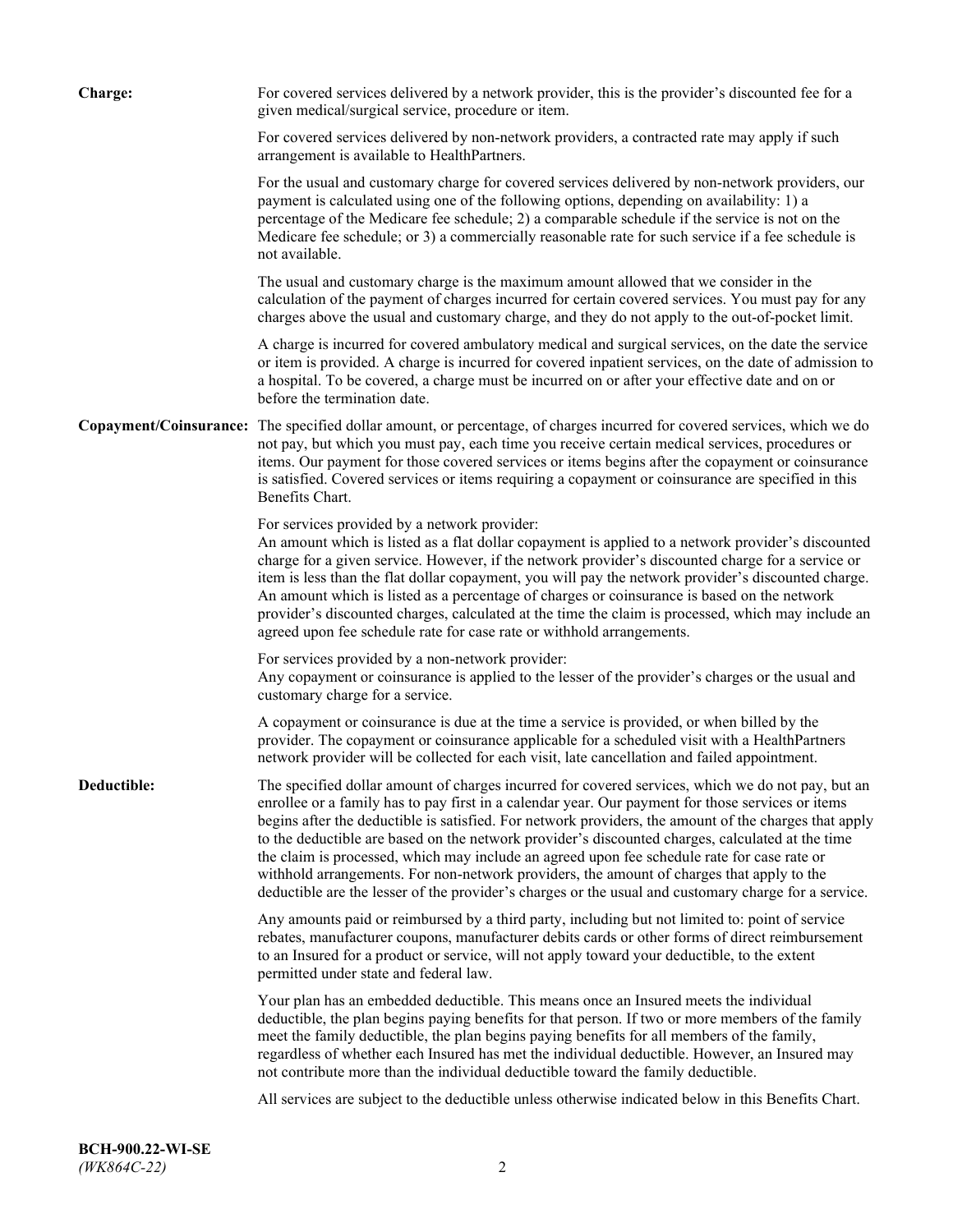| Formulary:                                 | This is a current list, which may be revised from time to time, of prescription drugs, medications,<br>equipment and supplies covered by us as indicated in this Benefits Chart which are covered at the<br>highest benefit level. Some drugs on the formulary may require prior authorization to be covered<br>as formulary drugs. The formulary, and information on drugs that require prior authorization, are<br>available by calling Member Services, or logging on to your "myHealthPartners" account at<br>healthpartners.com. |
|--------------------------------------------|---------------------------------------------------------------------------------------------------------------------------------------------------------------------------------------------------------------------------------------------------------------------------------------------------------------------------------------------------------------------------------------------------------------------------------------------------------------------------------------------------------------------------------------|
| <b>Generic Drug:</b>                       | A prescription drug, approved by the Food and Drug Administration (FDA), that the FDA has<br>determined is comparable to a brand name drug product in dosage form, strength, route of<br>administration, quality, intended use and documented bioequivalence. Generally, generic drugs<br>cost less than brand name drugs. Some brand name drugs may be covered at the generic drug<br>benefit level if this is indicated on the formulary.                                                                                           |
| <b>Lifetime Maximum</b><br><b>Benefit:</b> | The specified coverage limit actually paid by us for services and/or charges incurred by you for any<br>given procedure or diagnosis. Payment of benefits under this Benefits Chart ceases when that lifetime<br>maximum benefit is reached. You have to pay for any subsequent charges.                                                                                                                                                                                                                                              |
| <b>Non-Formulary Drug:</b>                 | This is a prescription drug, approved by the Food and Drug Administration (FDA), that is not on<br>the formulary, is medically necessary and is not investigative or experimental or otherwise<br>excluded under the Certificate.                                                                                                                                                                                                                                                                                                     |
| <b>Out-of-Pocket Expenses:</b>             | You pay the specified copayments/coinsurance and deductibles applicable for particular services,<br>subject to the out-of-pocket limit described below. These amounts are in addition to the monthly<br>premium payments.                                                                                                                                                                                                                                                                                                             |
| <b>Out-of-Pocket Limit:</b>                | You pay the copayments/coinsurance and deductibles for covered services, to the individual or<br>family out-of-pocket limit. Thereafter we cover 100% of the charges incurred for all other covered<br>services, for the rest of the calendar year. You pay amounts greater than the out-of-pocket limit if<br>you exceed any lifetime maximum benefit or any visit or day limits.                                                                                                                                                    |
|                                            | Non-Network Benefits above the usual and customary charge (see definition of charge above) do<br>not apply to the out-of-pocket limit.                                                                                                                                                                                                                                                                                                                                                                                                |
|                                            | Non-Network Benefits for transplant surgery do not apply to the out-of-pocket limit.                                                                                                                                                                                                                                                                                                                                                                                                                                                  |
|                                            | Any amounts paid or reimbursed by a third party, including but not limited to: point of service<br>rebates, manufacturer coupons, manufacturer debit cards or other forms of direct reimbursement to<br>an Insured for a product or service, will not apply as an out-of-pocket expense, to the extent<br>permitted under state and federal law.                                                                                                                                                                                      |
|                                            | You are responsible to keep track of the out-of-pocket expenses. Contact Member Services for<br>assistance in determining the amount paid by the enrollee for specific eligible services received.<br>Claims for reimbursement under the out-of-pocket limit provisions are subject to the same time<br>limits and provisions described under the "Claims Provisions" section of the Certificate.                                                                                                                                     |
| <b>Specialty Drug List:</b>                | This is a current list, which may be revised from time to time, of prescription drugs, medications,<br>equipment and supplies, which are typically bio-pharmaceuticals. The purpose of a specialty drug<br>list is to facilitate enhanced monitoring of complex therapies used to treat specific conditions.<br>Specialty drugs are covered by us as indicated in this Benefits Chart. The specialty drug list is<br>available by calling Member Services, or logging on to your "myHealthPartners" account at<br>healthpartners.com. |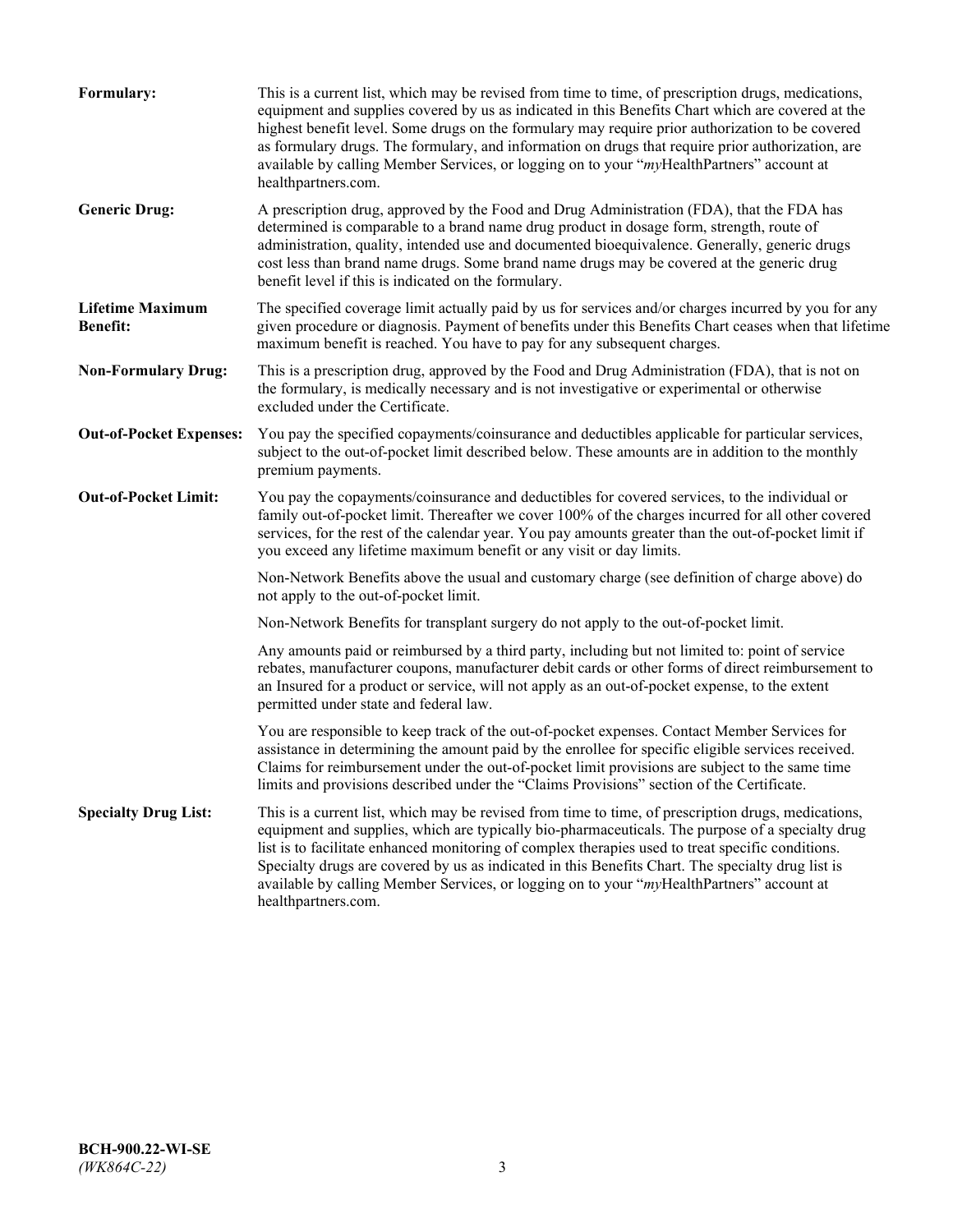### **DEDUCTIBLES AND OUT-OF-POCKET LIMITS**

#### **Individual calendar year deductible**

| <b>Network Benefits</b> | <b>Non-Network Benefits</b> |
|-------------------------|-----------------------------|
| \$5,750                 | \$10,000                    |

#### **Family calendar year deductible**

| <b>Network Benefits</b> | <b>Non-Network Benefits</b> |
|-------------------------|-----------------------------|
| \$11,500                | \$20,000                    |

Separate deductibles must be satisfied under the Network Benefits and Non-Network Benefits.

Your plan has an embedded deductible. This means once an Insured meets the individual deductible, the plan begins paying benefits for that person. If two or more members of the family meet the family deductible, the plan begins paying benefits for all members of the family, regardless of whether each Insured has met the individual deductible. However, an Insured may not contribute more than the individual deductible toward the family deductible.

Any amounts paid or reimbursed by a third party, including but not limited to: point of service rebates, manufacturer coupons, manufacturer debits cards or other forms of direct reimbursement to an Insured for a product or service, will not apply toward your deductible, to the extent permitted under state and federal law.

#### **Individual calendar year out-of-pocket limit**

| Network Benefits | <b>Non-Network Benefits</b> |
|------------------|-----------------------------|
| \$6,000          | \$30,000                    |

#### **Family calendar year out-of-pocket limit**

| <b>Network Benefits</b> | <b>Non-Network Benefits</b> |
|-------------------------|-----------------------------|
| \$12,000                | \$60,000                    |

Separate Out-of-Pocket Limits must be satisfied under Network Benefits and Non-Network Benefits.

Non-Network Benefits above the usual and customary charge will not apply to the individual or family Out-of-Pocket Limit.

Non-Network Benefits for transplant surgery do not apply to the Out-of-Pocket Limit.

Any amounts paid or reimbursed by a third party, including but not limited to: point of service rebates, manufacturer coupons, manufacturer debit cards or other forms of direct reimbursement to an Insured for a product or service, will not apply as an out-of-pocket expense, to the extent permitted under state and federal law.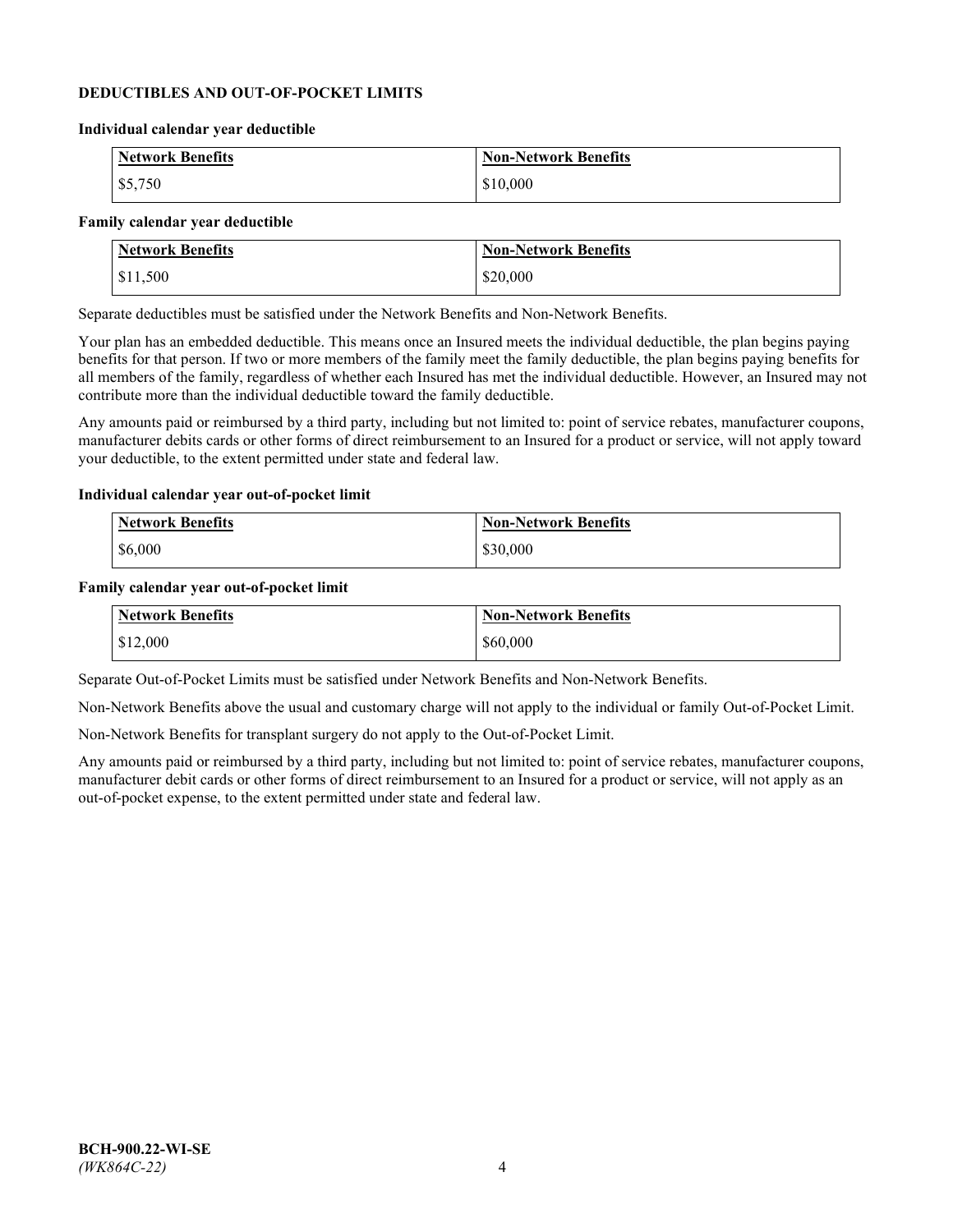# **AMBULANCE AND MEDICAL TRANSPORTATION**

# **Covered Services:**

We cover ambulance and medical transportation for medical emergencies.

We also cover medically necessary, non-emergency transportation if it meets our medical coverage criteria. Covered services and supplies are based on established medical policies, which are subject to periodic review and modification by the medical directors. These medical policies (medical coverage criteria) and applicable prior authorization requirements are available by calling Member Services, or logging on to your "*my*HealthPartners" account a[t healthpartners.com.](https://www.healthpartners.com/hp/index.html)

| <b>Network Benefits</b>       | <b>Non-Network Benefits</b> |
|-------------------------------|-----------------------------|
| 100% of the charges incurred. | See Network Benefits.       |

## **Not Covered:**

See "Services Not Covered" in the Certificate.

# **AUTISM SERVICES**

# **Covered Services:**

We cover prior authorized evidence-based intensive-level and nonintensive-level treatment of autism spectrum disorders (autism disorder, Asperger's syndrome or pervasive development disorder not otherwise specified).

Covered services are based on established medical policies, which are subject to periodic review and modification by the medical directors. These medical policies (medical coverage criteria) are available by calling Member Services, or logging on to your "*my*HealthPartners" account at [healthpartners.com.](https://www.healthpartners.com/hp/index.html)

Your network provider will coordinate the prior authorization process for any autism treatment services. You may call Member Services at 952-883-5000 or toll-free at 800-883-2177 if you have any questions or concerns regarding the authorization process.

Please call Member Services at 952-883-5000 or toll-free at 800-883-2177 to request authorization for autism treatment services from a non-network provider.

**Intensive-level services** for children diagnosed with autism spectrum disorders. Intensive-level services must begin on or after 2 years of age and end before 9 years of age. Intensive-level services, on average, are services provided for more than 20 hours of treatment per week. (The average number of hours a week is calculated over a six-month period.)

| Network Benefits                         | <b>Non-Network Benefits</b>              |
|------------------------------------------|------------------------------------------|
| 100% of the charges incurred.            | 50% of the charges incurred.             |
| Limited to 240 visits per calendar year. | Limited to 240 visits per calendar year. |

The maximum number of visits is combined for Network Benefits and Non-Network Benefits. Visit limits are based on the minimum coverage amounts available at the time of publication. Additional visits may be available if required due to revised minimum coverage amounts being issued by the Office of the Commissioner of Insurance. See our medical coverage criteria for current visit limits.

## **Intensive-level services lifetime maximum benefit**

| Network Benefits                                                     | <b>Non-Network Benefits</b>                                          |
|----------------------------------------------------------------------|----------------------------------------------------------------------|
| 4 years of cumulative services under this plan or any<br>other plan. | 4 years of cumulative services under this plan or any<br>other plan. |

The Lifetime Maximum Benefit is combined for Network Benefits and Non-Network Benefits.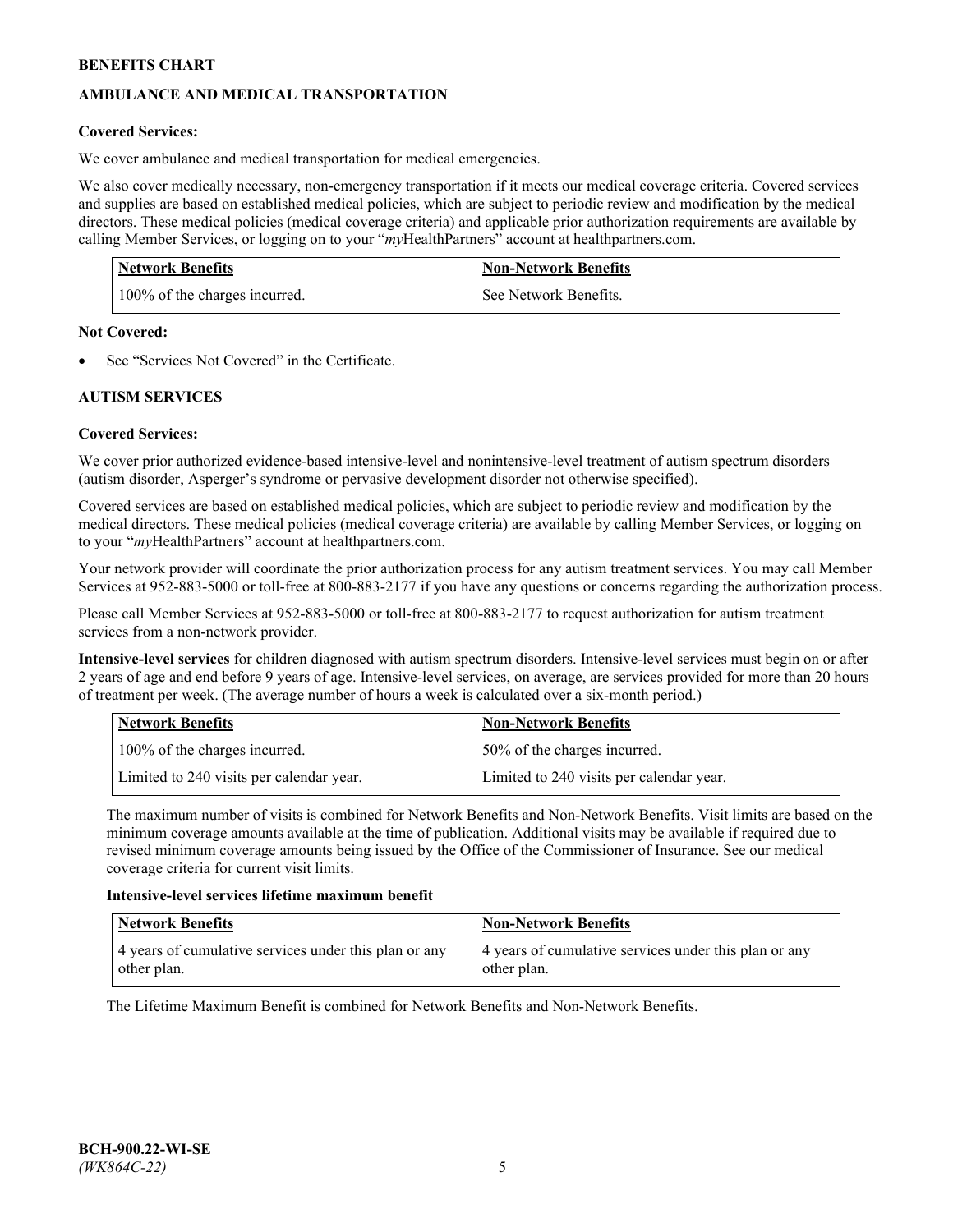**Nonintensive-level services** for Insureds diagnosed with autism spectrum disorders

| Network Benefits                         | <b>Non-Network Benefits</b>              |
|------------------------------------------|------------------------------------------|
| 100% of the charges incurred.            | 50% of the charges incurred.             |
| Limited to 120 visits per calendar year. | Limited to 120 visits per calendar year. |

The maximum number of visits is combined for Network Benefits and Non-Network Benefits. Visit limits are based on the minimum coverage amounts available at the time of publication. Additional visits may be available if required due to revised minimum coverage amounts being issued by the Office of the Commissioner of Insurance. See our medical coverage criteria for current visit limits.

# **Not Covered:**

See "Services Not Covered" in the Certificate.

# **BEHAVIORAL HEALTH SERVICES**

## **Covered Services:**

Covered services are based on established medical policies, which are subject to periodic review and modification by the medical directors. These medical policies (medical coverage criteria) are available by calling Member Services, or logging on to your "*my*HealthPartners" account at [healthpartners.com.](https://www.healthpartners.com/hp/index.html)

**Transitional treatment services:** These are services for the treatment of nervous or mental disorders and substance use disorders which are provided to an Insured in a less restrictive manner than are inpatient hospital services but in a more intensive manner than are outpatient services. Transitional treatment services are services offered by a provider, and certified by the Wisconsin Department of Health Services for each of the following (except the last bulleted item):

- Mental health services for covered adults in a day treatment program.
- Mental health services for covered children in a day hospital treatment program.
- Services for persons with chronic mental illness provided through a community support program.
- Residential treatment programs for covered persons with substance use disorder.
- Substance use disorder services in a day treatment program.
- Services for persons who are experiencing a mental health crisis or who are in a situation likely to turn into a mental health crisis if support is not provided.
- Intensive outpatient programs for the treatment of psychoactive substance use disorders provided in accordance with the patient placement criteria of the American Society of Addiction Medicine.

## **Mental health services**

We cover services for mental health diagnoses as described in the Diagnostic and Statistical Manual of Mental Disorders – Fifth Edition (DSM 5) (most recent edition).

We provide coverage for mental health treatment ordered by a Wisconsin court under a valid court order that is issued on the basis of a behavioral care evaluation performed by a licensed psychiatrist or doctoral level licensed psychologist, which includes a diagnosis and an individual treatment plan for care in the most appropriate, least restrictive environment. We must be given a copy of the court order and the behavioral care evaluation, and the service must be a covered benefit under this plan, and the service must be provided by a network provider, or other provider as required by law.

**Outpatient services:** We cover medically necessary outpatient professional mental health services for evaluation, crisis intervention, and treatment of mental health disorders.

A comprehensive diagnostic assessment will be used as the basis for a determination by a mental health professional, concerning the appropriate treatment and the extent of services required.

Outpatient services we cover for a diagnosed mental health condition include the following:

- Individual, group, family and multi-family therapy.
- Medication management provided by a physician, certified nurse practitioner, or physician's assistant.
- Psychological testing services for the purposes of determining the differential diagnoses and treatment planning for patients currently receiving behavioral health services.
- Partial hospitalization services in a licensed hospital or community mental health center.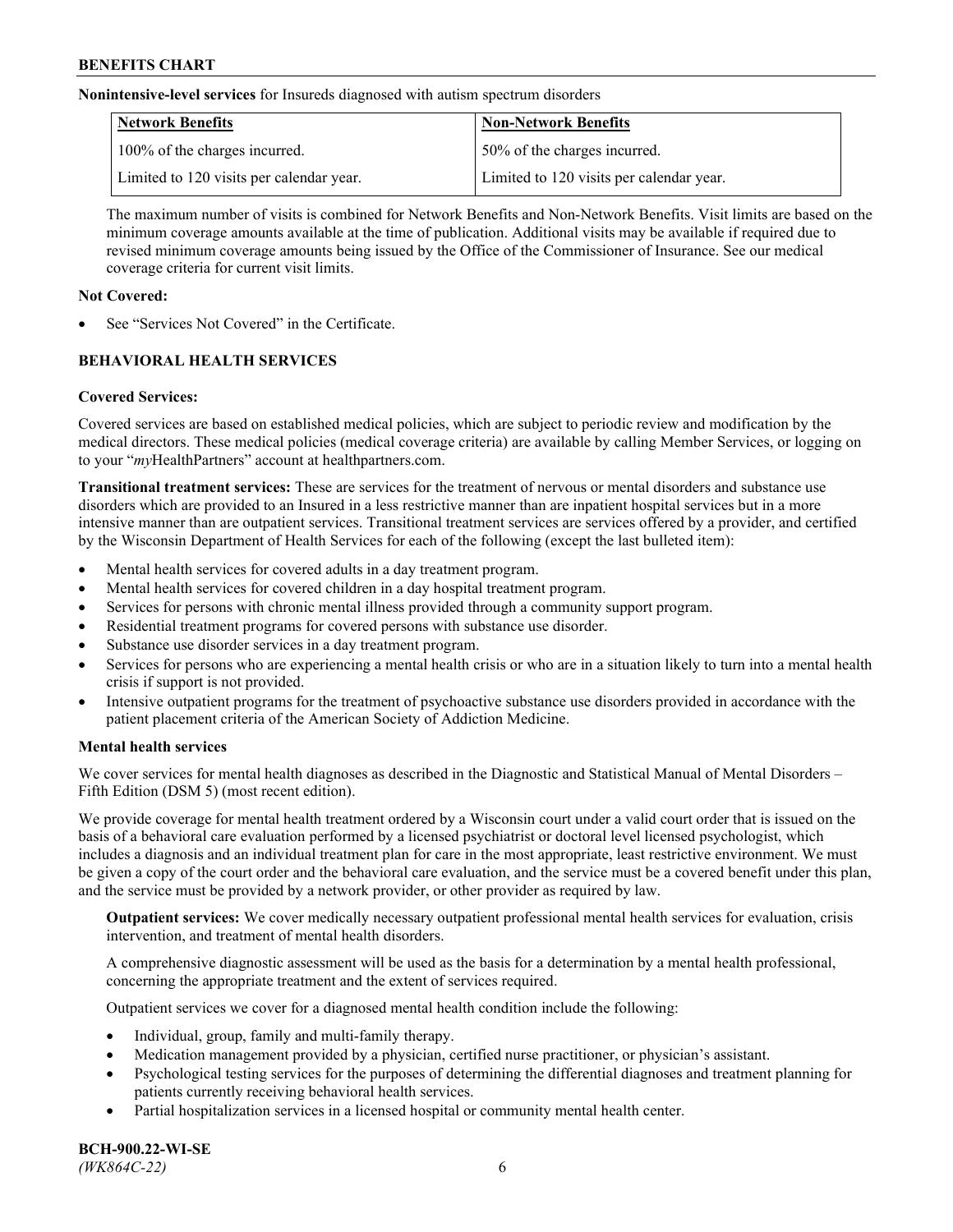- Psychotherapy and nursing services provided in the home if authorized by us.
- Treatment for gender dysphoria.

| <b>Network Benefits</b>       | <b>Non-Network Benefits</b>  |
|-------------------------------|------------------------------|
| 100% of the charges incurred. | 50% of the charges incurred. |

#### **Group therapy**

| Network Benefits              | Non-Network Benefits          |
|-------------------------------|-------------------------------|
| 100% of the charges incurred. | 150% of the charges incurred. |

### **Inpatient services, including mental health residential treatment services:** We cover the following:

- Medically necessary inpatient services in a hospital and professional services for treatment of mental health disorders. Medical stabilization is covered under inpatient hospital services in the "Hospital and Skilled Nursing Facility Services" section.
- Medically necessary mental health residential treatment services. This care must be authorized by us and provided by a hospital or residential behavioral health treatment facility licensed by the local state or Department of Health and Human Services. Services not covered under this benefit include halfway houses, group homes, extended care facilities, shelter services, correctional services, detention services, transitional services, group residential services, foster care services and wilderness programs.

| <b>Network Benefits</b>       | Non-Network Benefits         |
|-------------------------------|------------------------------|
| 100% of the charges incurred. | 50% of the charges incurred. |

**Transitional treatment services:** We cover transitional treatment services described above for treatment of mental and nervous disorders.

| <b>Network Benefits</b>       | <b>Non-Network Benefits</b>  |
|-------------------------------|------------------------------|
| 100% of the charges incurred. | 50% of the charges incurred. |

#### **Substance use disorder treatment services**

We cover medically necessary services for assessments by a licensed alcohol and drug counselor and treatment of substance use disorders as defined in the latest edition of the DSM 5.

**Outpatient services:** We cover medically necessary outpatient professional services for diagnosis and treatment of substance use disorders. Substance use disorder treatment services must be provided by a program licensed by the local Department of Health Services.Outpatient services we cover for a diagnosed substance use disorder include the following:

- Individual, group, family, and multi-family therapy provided in an office setting.
- Opiate replacement therapy including methadone and buprenorphine treatment.

| Network Benefits              | Non-Network Benefits         |
|-------------------------------|------------------------------|
| 100% of the charges incurred. | 50% of the charges incurred. |

**Inpatient services:** We cover the following:

- Medically necessary inpatient services in a hospital or a licensed residential primary treatment center.
- Services provided in a hospital that is licensed by the local state and accredited by Medicare.
- Detoxification services in a hospital or community detoxification facility if it is licensed by the local Department of Health Services.

| Network Benefits              | <b>Non-Network Benefits</b>  |
|-------------------------------|------------------------------|
| 100% of the charges incurred. | 50% of the charges incurred. |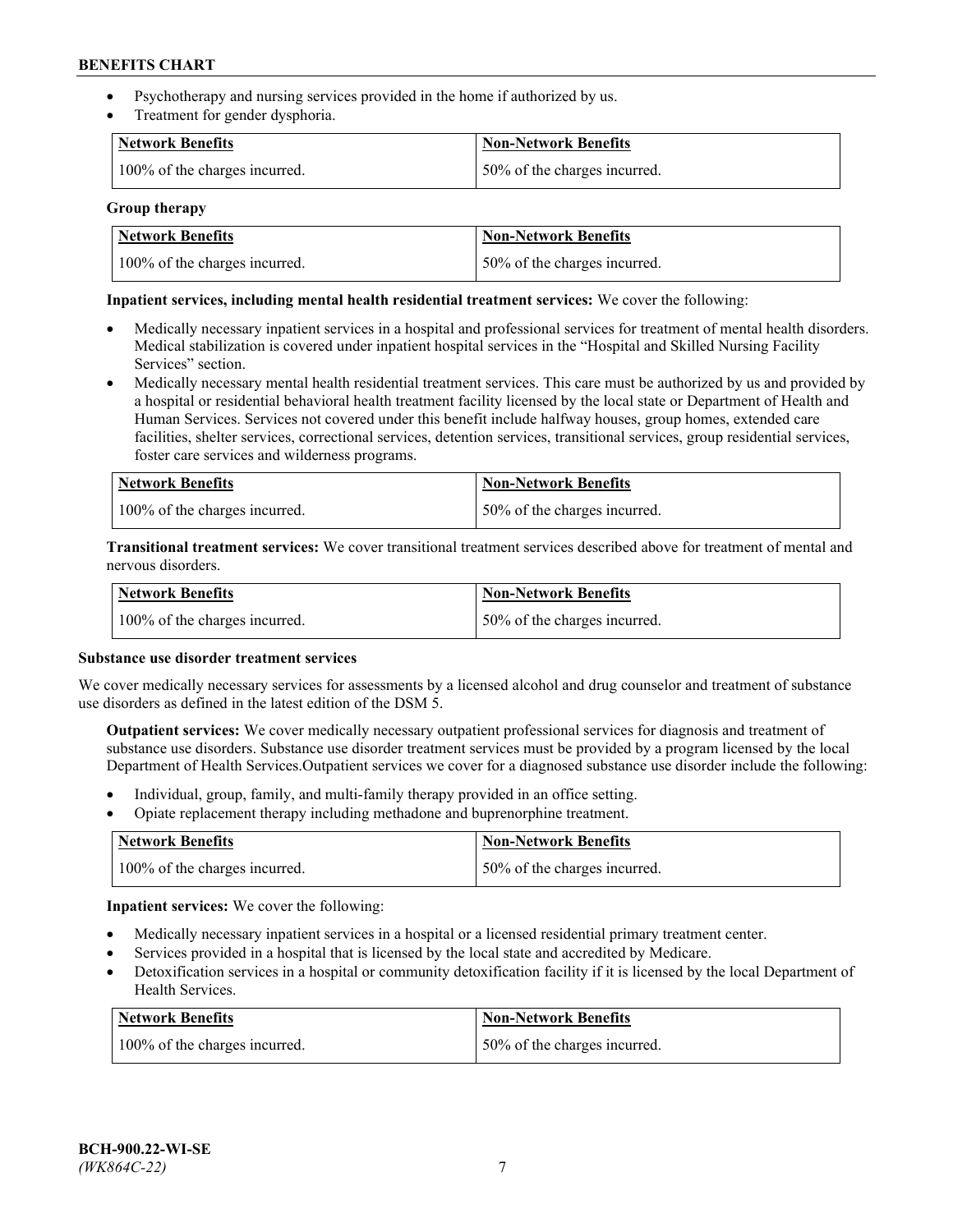**Transitional treatment services:** We cover transitional treatment services described above for treatment of substance use disorders.

| Network Benefits              | Non-Network Benefits          |
|-------------------------------|-------------------------------|
| 100% of the charges incurred. | 150% of the charges incurred. |

**Out-of-area services for Wisconsin students:** If a dependent child is a student in a school located in Wisconsin, but outside of our service area, we cover mental health and substance use disorder services as required under Wisconsin Statute 609.655.

- The student may have a clinical assessment from a local, non-network mental health or substance use disorder treatment provider at the network benefit level when prior authorized by us.
- If outpatient services are recommended in the clinical assessment, five outpatient visits from a non-network provider will be covered at the network benefit level.
- Our Medical Director will determine the need for continuing treatment by the non-network provider; additional visits may be approved.
- Coverage for the outpatient services will not be provided if the recommended treatment would keep the student from attending school on a regular basis or if the student is no longer attending the school full-time.

This benefit is subject to the limitations shown in this "Behavioral Health Services" section.

| Network Benefits              | <b>Non-Network Benefits</b> |
|-------------------------------|-----------------------------|
| 100% of the charges incurred. | Not applicable.             |

A dependent child enrolled in a school outside of the state of Wisconsin is not eligible for this benefit.

#### **Not Covered:**

See "Services Not Covered" in the Certificate.

# **CHIROPRACTIC SERVICES**

## **Covered Services:**

We cover chiropractic services for rehabilitative care. Chiropractic services are adjustments to any abnormal articulations of the human body, especially those of the spinal column, for the purpose of giving freedom of action to impinged nerves that may cause pain or deranged function.

Massage therapy which is performed in conjunction with other treatment/modalities by a chiropractor, is part of a prescribed treatment plan and is not billed separately is covered.

| <b>Network Benefits</b>       | <b>Non-Network Benefits</b>  |
|-------------------------------|------------------------------|
| 100% of the charges incurred. | 50% of the charges incurred. |

#### **Not Covered:**

- Massage therapy for the purpose of comfort or convenience of the Insured.
- See "Services Not Covered" in the Certificate.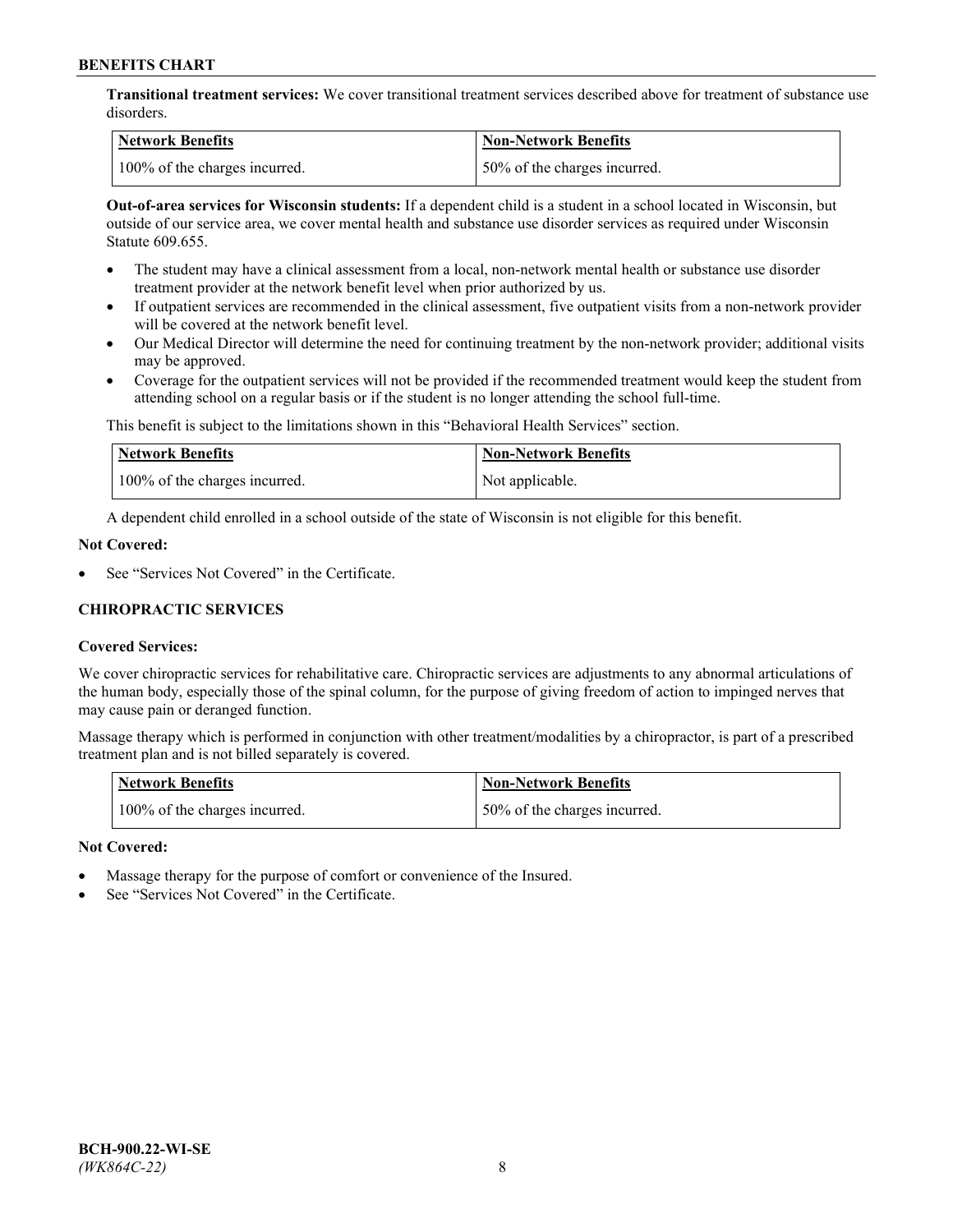# **CLINICAL TRIALS**

# **Covered Services:**

We cover certain routine services if you participate in a Phase I, Phase II, Phase III or Phase IV approved clinical trial that is conducted in relation to the prevention, detection, or treatment of cancer or other life-threatening disease or condition as defined in the Affordable Care Act. Approved clinical trials include (1) federally funded trials when the study or investigation is approved or funded by any of the federal agencies defined in the Public Health Services Act, section 2709 (d) (1) (A); (2) the study or investigation is conducted under an investigational new drug application reviewed by the Food and Drug Administration; and (3) the study or investigation is a drug trial that is exempt from having such an investigational new drug application. We cover routine patient costs for services that would be eligible under the Certificate and this Benefits Chart if the service were provided outside of a clinical trial.

| <b>Network Benefits</b>                                 | <b>Non-Network Benefits</b>                           |
|---------------------------------------------------------|-------------------------------------------------------|
| Coverage level is same as corresponding Network         | Coverage level is same as corresponding               |
| Benefits, depending on type of service provided such as | Non-Network Benefits, depending on type of service    |
| Office Visits for Illness or Injury, Inpatient or       | provided such as Office Visits for Illness or Injury, |
| Outpatient Hospital Services.                           | Inpatient or Outpatient Hospital Services.            |

#### **Not Covered:**

- The investigative or experimental item, device or service itself.
- Items or services that are provided solely to satisfy data collection and analysis needs and that are not used in the direct clinical management of the patient.
- A service that is clearly inconsistent with widely accepted and established standards of care for a particular diagnosis.
- See "Services Not Covered" in the Certificate.

# **DENTAL SERVICES**

## **Covered Services:**

We cover services as described below.

**Accidental dental services:** We cover dentally necessary services to treat and restore damage done to sound, natural, unrestored teeth as a result of an accidental injury. Coverage is for damage caused by external trauma to face and mouth only, not for cracked or broken teeth, which result from biting or chewing. We cover restorations, root canals, crowns and replacement of teeth lost that are directly related to the accident in which the Insured was involved. We cover initial exam, x-rays and palliative treatment including extractions, and other oral surgical procedures directly related to the accident. Subsequent treatment must be initiated within the specified time-frame and must be directly related to the accident. We do not cover restoration and replacement of teeth that are not "sound and natural" at the time of the accident.

Full mouth rehabilitations to correct occlusion (bite) and malocclusion (misaligned teeth not due to the accident) are not covered.

When an implant-supported dental prosthetic treatment is pursued, the accidental dental benefit will be applied to the prosthetic procedure. Benefits are limited to the amount that would be paid toward the placement of a removable dental prosthetic appliance that could be used in the absence of implant treatment. Care must be provided or pre-authorized by a HealthPartners dentist.

| <b>Network Benefits</b>       | <b>Non-Network Benefits</b>  |
|-------------------------------|------------------------------|
| 100% of the charges incurred. | 50% of the charges incurred. |

For all accidental dental services, treatment and/or restoration must be initiated within six months of the date of the injury. Coverage is limited to the initial course of treatment and/or initial restoration. Services must be provided within 24 months of the date of injury to be covered.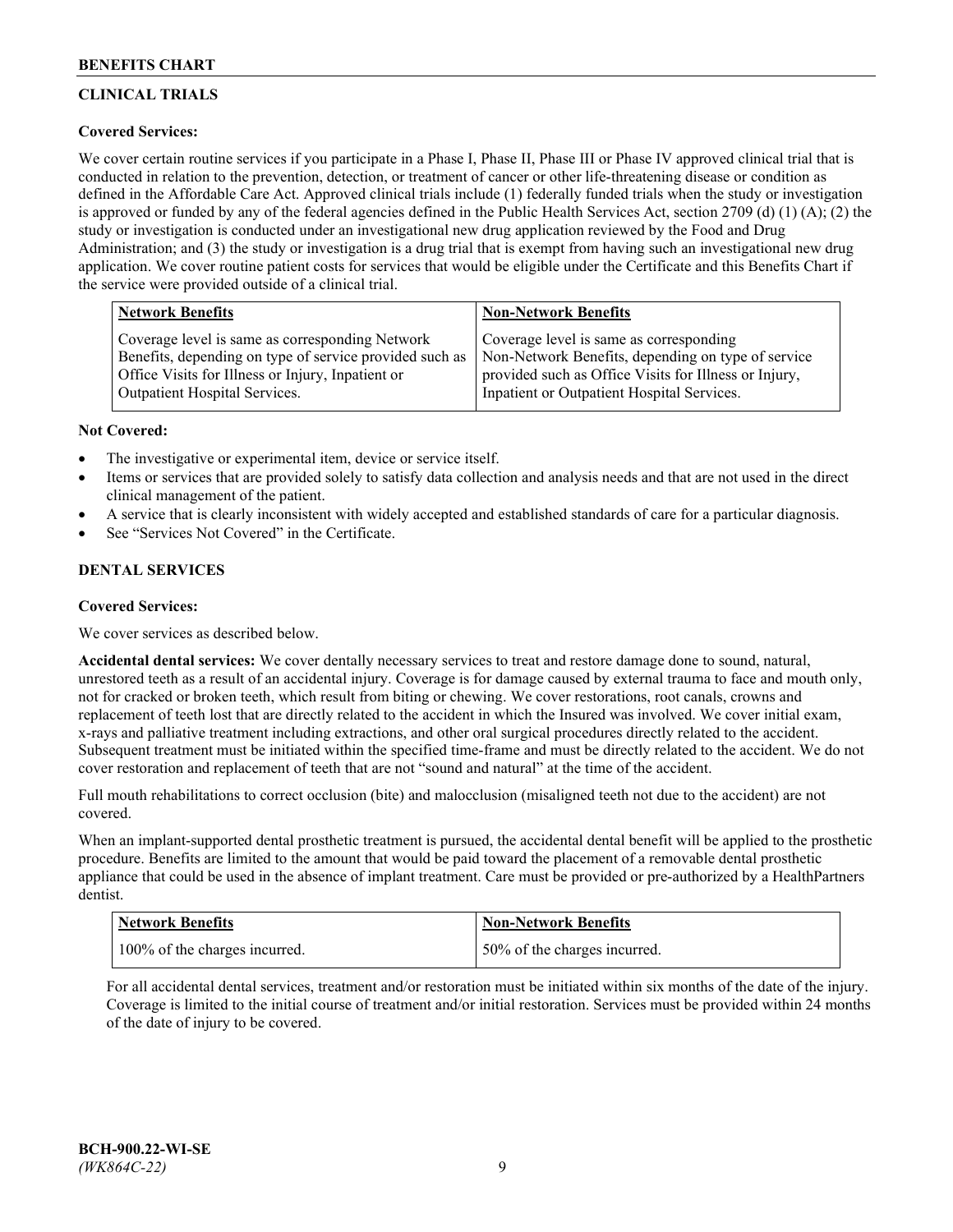# **Medical referral dental services**

**Medically necessary outpatient dental services:** We cover medically necessary outpatient dental services. Coverage is limited to dental services required for treatment of an underlying medical condition, e.g., removal of teeth to complete radiation treatment for cancer of the jaw, cysts and lesions.

| Network Benefits              | <b>Non-Network Benefits</b>  |
|-------------------------------|------------------------------|
| 100% of the charges incurred. | 50% of the charges incurred. |

**Medically necessary hospitalization and anesthesia for dental care:** We cover medically necessary hospitalization for dental care. This is limited to charges incurred by an Insured who: (1) is a child under age 5; (2) is severely disabled; (3) has a medical condition, and requires hospitalization or general anesthesia for dental care treatment; or (4) is a child between ages 5 and 12 and care in dental offices has been attempted unsuccessfully and usual methods of behavior modification have not been successful, or when extensive amounts of restorative care, exceeding four appointments, are required. Coverage is limited to facility and anesthesia charges. Oral surgeon/dentist professional fees are not covered. The following are examples, though not all-inclusive, of medical conditions which may require hospitalization for dental services: severe asthma, severe airway obstruction or hemophilia. Hospitalization required due to the behavior of the Insured or due to the extent of the dental procedure is not covered.

| Network Benefits              | <b>Non-Network Benefits</b>  |
|-------------------------------|------------------------------|
| 100% of the charges incurred. | 50% of the charges incurred. |

**Medical complications of dental care:** We cover medical complications of dental care. Treatment must be medically necessary care and related to medical complications of non-covered dental care, including complications of the head, neck, or substructures.

| Network Benefits              | Non-Network Benefits         |
|-------------------------------|------------------------------|
| 100% of the charges incurred. | 50% of the charges incurred. |

**Oral surgery:** We cover oral surgery. Coverage is limited to treatment of medical conditions requiring oral surgery, such as treatment of oral neoplasm, non-dental cysts, fracture of the jaws, trauma of the mouth and jaws, and any other oral surgery procedures provided as medically necessary dental services.

| Network Benefits              | <b>Non-Network Benefits</b>   |
|-------------------------------|-------------------------------|
| 100% of the charges incurred. | 150% of the charges incurred. |

**Treatment of cleft lip and cleft palate:** We cover treatment of cleft lip and cleft palate of a dependent child, including orthodontic treatment and oral surgery directly related to the cleft. Dental services which are not required for the treatment of cleft lip or cleft palate are not covered. If a dependent child covered under the Certificate and Benefits Chart is also covered under a dental plan which includes orthodontic services, that dental plan shall be considered primary for the necessary orthodontic services. Oral appliances are subject to the same copayment, conditions and limitations as durable medical equipment.

| <b>Network Benefits</b>                               | <b>Non-Network Benefits</b>                            |
|-------------------------------------------------------|--------------------------------------------------------|
| Coverage level is same as corresponding Network       | Coverage level is same as corresponding                |
| Benefits, depending on type of service provided, such | Non-Network Benefits, depending on type of service     |
| as Office Visits for Illness or Injury, Inpatient or  | provided, such as Office Visits for Illness or Injury, |
| Outpatient Hospital Services.                         | Inpatient or Outpatient Hospital Services.             |

**Treatment of temporomandibular disorder (TMD) and craniomandibular disorder (CMD):** We cover diagnostic procedures, surgical treatment and non-surgical treatment (including intraoral splint therapy devices) for temporomandibular disorder (TMD) and craniomandibular disorder (CMD), which is medically necessary care. Dental services which are not required to directly treat TMD or CMD are not covered.

| <b>Network Benefits</b>       | <b>Non-Network Benefits</b>   |
|-------------------------------|-------------------------------|
| 100% of the charges incurred. | 150% of the charges incurred. |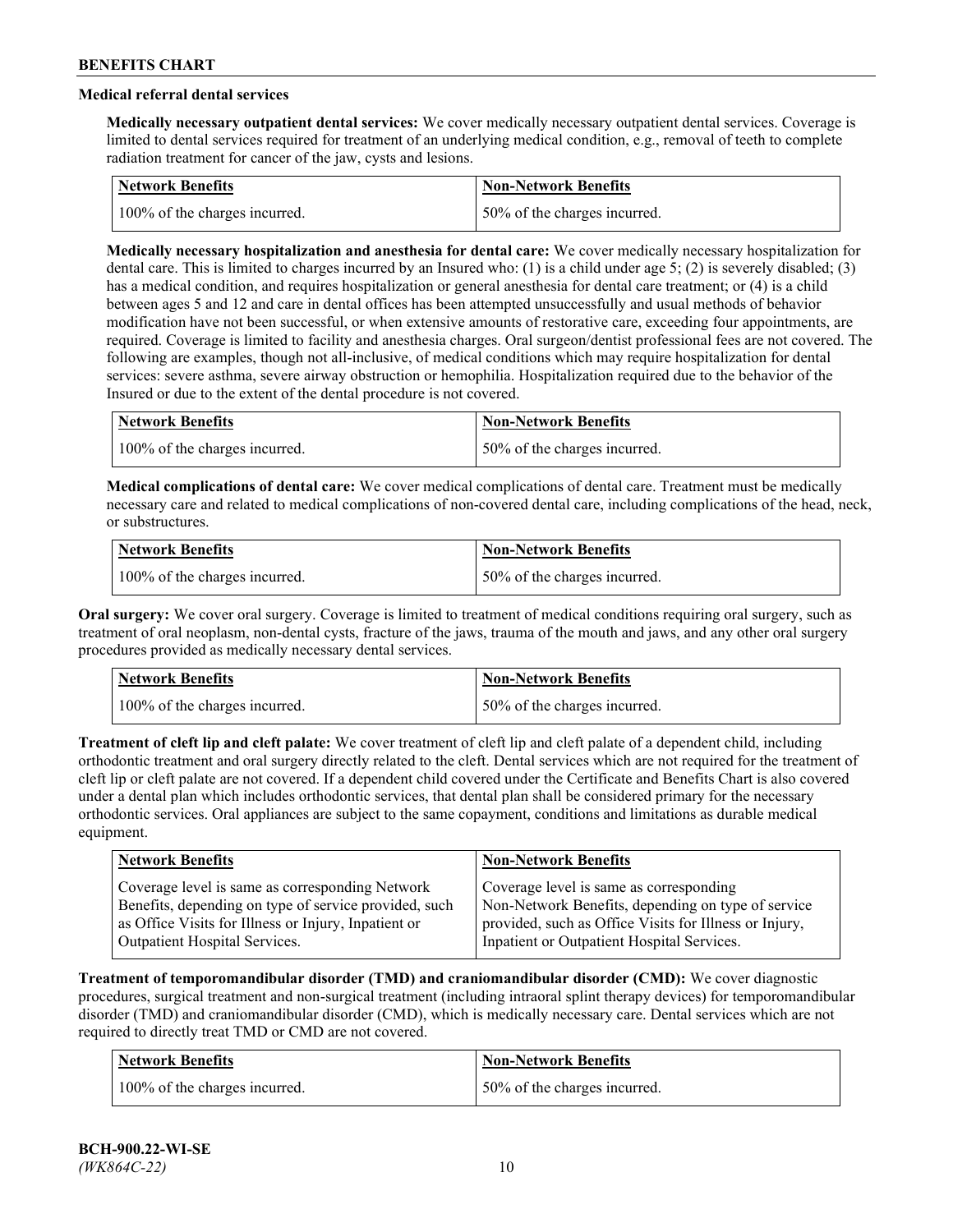# **Not Covered:**

- Dental treatment, procedures or services not listed in this Benefits Chart.
- Accident-related dental services if treatment is: (1) provided to teeth which are not sound and natural; (2) to teeth which have been restored; (3) initiated beyond six months from the date of the injury; (4) received beyond the initial treatment or restoration; or (5) received beyond 24 months from the date of injury.
- Oral surgery to remove wisdom teeth.
- Orthognathic treatment or procedures and all related services.
- See "Services Not Covered" in the Certificate.

### **DIABETES AND HYPERTENSION DISEASE MANAGEMENT PROGRAM**

#### **Covered Services:**

If you meet criteria for coverage, you may qualify for the Diabetes and/or Hypertension Disease Management Program.

The program covers group health coaching which focuses on weight loss, exercise, behavior modification and health education through Omada Health.

| <b>Network Benefits</b>                                     | <b>Non-Network Benefits</b> |
|-------------------------------------------------------------|-----------------------------|
| 100% of the charges incurred.<br>Deductible does not apply. | Not applicable.             |

#### **Not Covered:**

See "Services Not Covered" in the Certificate.

# **DIABETIC EQUIPMENT AND SUPPLIES**

#### **Covered Services:**

We cover physician prescribed medically appropriate and necessary drugs and supplies used in the management and treatment of diabetes for Insureds with gestational, Type I or Type II diabetes including durable diabetic equipment and disposable supplies, as described below.

Certain items are only covered if your condition meets our coverage criteria and obtained through an authorized vendor. For more information on what we cover and any prior authorization requirements, call Member Services or log on to your "*my*HealthPartners" account at [healthpartners.com.](http://www.healthpartners.com/)

Insulin and medications for diabetes are covered as outpatient drugs under the "Prescription Drug Services" section.

**Pumps and pump supplies.** These include diabetic insulin pumps, diabetic infusion pumps and infusion pump supplies such as infusion sets, tubing, connectors and syringe reservoirs.

| <b>Network Benefits</b>                                                                 | <b>Non-Network Benefits</b>  |
|-----------------------------------------------------------------------------------------|------------------------------|
| Pumps received at a pharmacy:<br>100% of the charges incurred.                          | 50% of the charges incurred. |
| Pumps received from a non-pharmacy<br>approved vendor:<br>100% of the charges incurred. |                              |

## **All other durable equipment and diabetic supplies**

Durable Diabetic Equipment and Supplies. These include continuous glucose monitoring system (CGMS), transmitter, sensors and receivers, diabetic blood glucose monitors and control/calibrating solutions (for checking accuracy or testing equipment and test strips).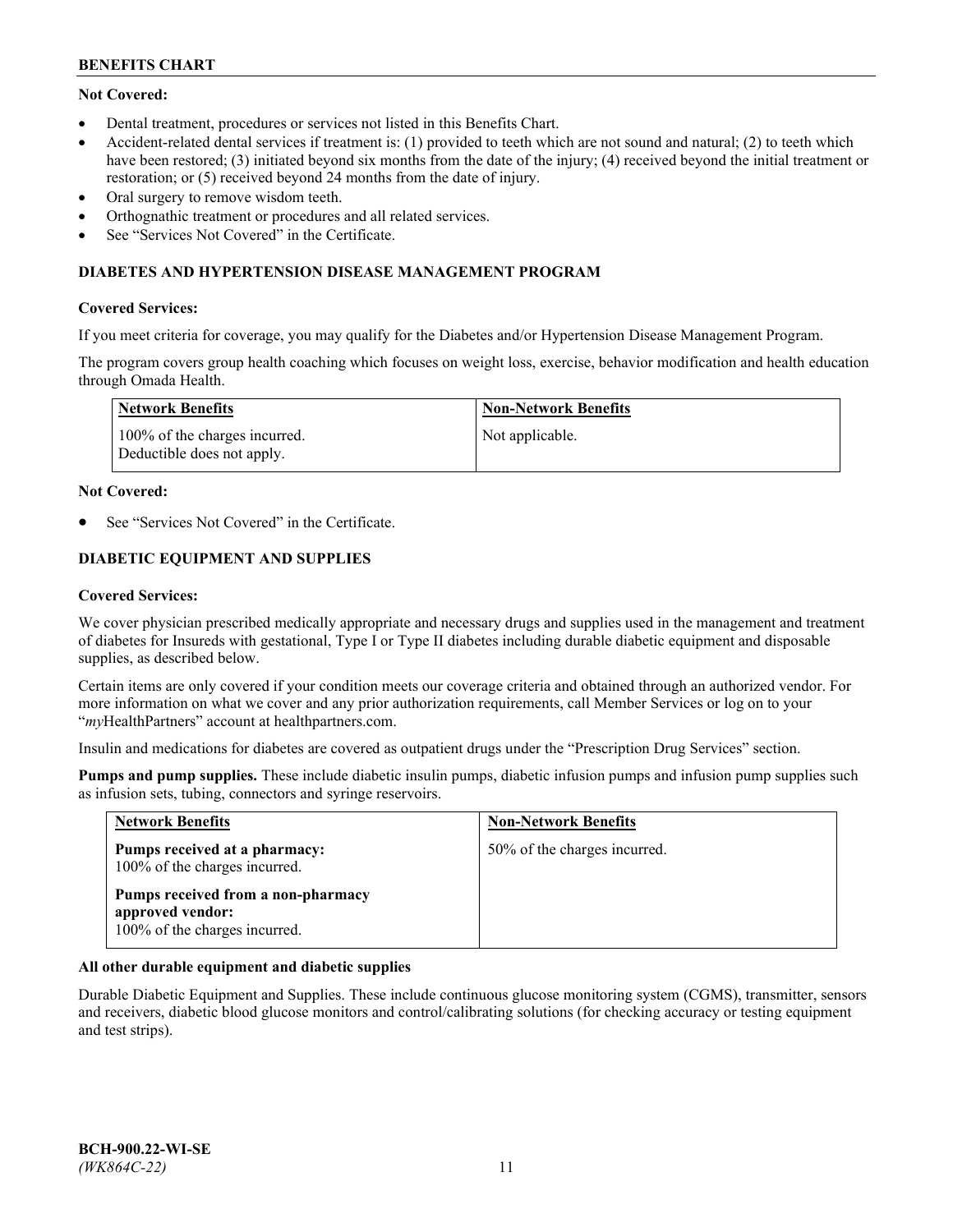Disposable Diabetic Supplies. These are one-time use supplies, including syringes, lancets, lancet devices, blood and urine ketone test strips, and needles.

Certain diabetic supplies and equipment must be purchased at a pharmacy.

| <b>Network Benefits</b>                                                                                               | <b>Non-Network Benefits</b>  |
|-----------------------------------------------------------------------------------------------------------------------|------------------------------|
| If received through a pharmacy:<br>100% of the charges incurred.                                                      | 50% of the charges incurred. |
| If received through a non-pharmacy provider:<br>100% of the charges incurred if purchased from an<br>approved vendor. |                              |

#### **Limitations:**

- No more than a 93-day supply of diabetic supplies are covered and dispensed at a time.
- We require that certain diabetic supplies and equipment be purchased at a pharmacy.
- Diabetic supplies and equipment are limited to certain models and brands.
- Durable medical equipment and supplies must be obtained from or repaired by approved vendors.
- Covered services and supplies are based on established medical policies which are subject to periodic review and modification by the medical directors. Our coverage policy for diabetic supplies includes information on our required models and brands. These medical policies (medical coverage criteria) are available by calling Member Services, or logging on to your "myHealthPartners" account at [healthpartners.com.](http://www.healthpartners.com/)

#### **Not Covered:**

- Replacement or repair of any covered items, if the items are (i) damaged or destroyed by misuse, abuse or carelessness, (ii) lost; or (iii) stolen.
- Duplicate or similar items.
- Labor and related charges for repair of any covered items which are more than the cost of replacement by an approved vendor.
- Batteries for monitors and equipment.
- Sales tax, mailing, delivery charges, service call charges.
- See "Services Not Covered" in the Certificate.

# **DIAGNOSTIC IMAGING SERVICES**

#### **Covered Services:**

We cover diagnostic imaging, when ordered by a provider and provided in a clinic or outpatient hospital facility.

For Network Benefits, non-emergent, scheduled outpatient Magnetic Resonance Imaging (MRI) and Computed Tomography (CT) must be provided at a designated facility. Your physician or facility will obtain or verify prior authorization for these services, as needed.

We cover services provided in a clinic or outpatient hospital facility. To see the benefit level for inpatient hospital or skilled nursing facility services, see benefits under "Inpatient Hospital and Skilled Nursing Facility Services".

#### **Outpatient magnetic resonance imaging (MRI) and computed tomography (CT)**

| <b>Network Benefits</b>       | <b>Non-Network Benefits</b>  |
|-------------------------------|------------------------------|
| 100% of the charges incurred. | 50% of the charges incurred. |

#### **All other outpatient diagnostic imaging services**

#### **Services for illness or injury**

| <b>Network Benefits</b>       | <b>Non-Network Benefits</b>  |
|-------------------------------|------------------------------|
| 100% of the charges incurred. | 50% of the charges incurred. |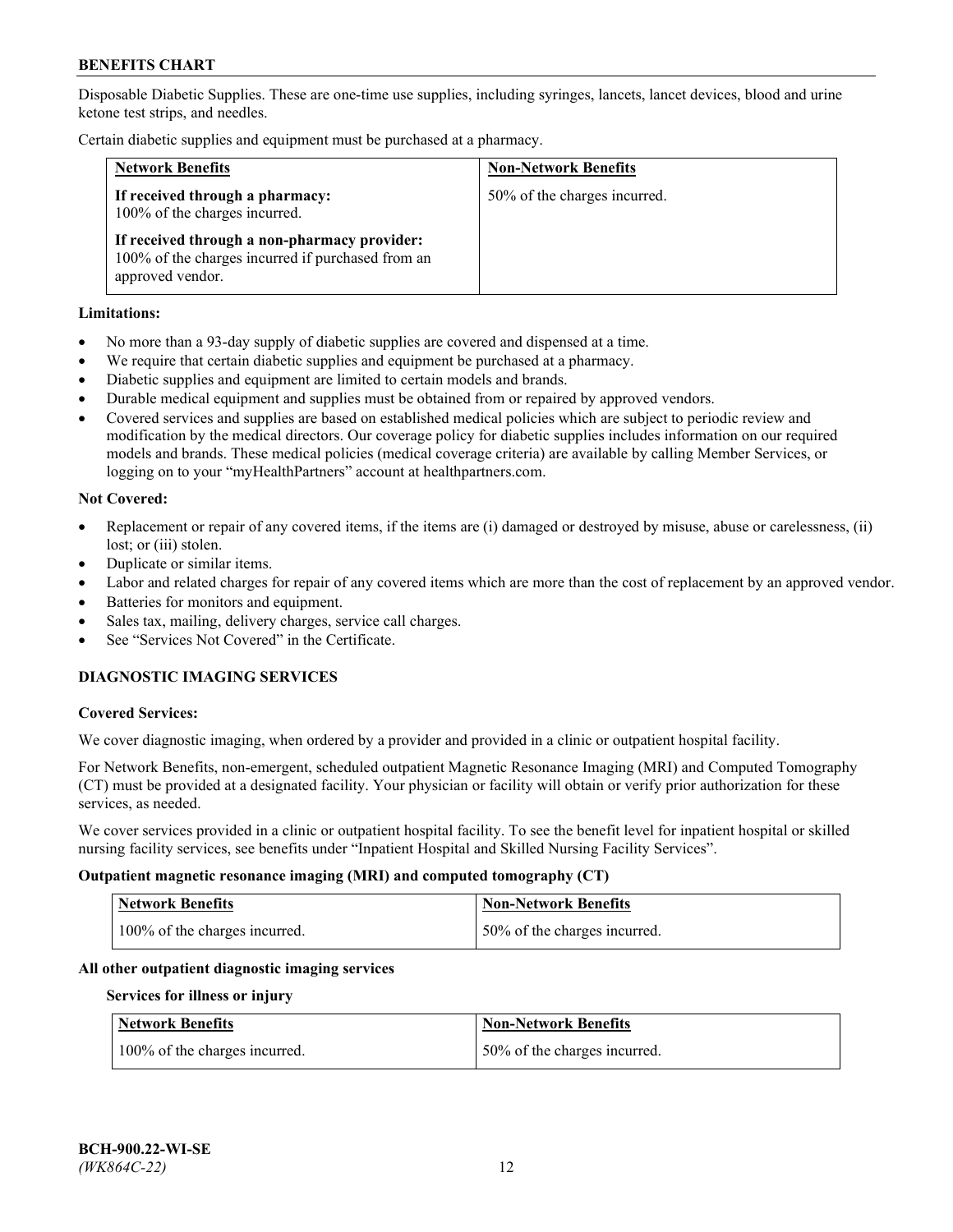### **Preventive services (MRI/CT procedures are not considered preventive)**

Diagnostic imaging services associated with preventive services are covered at the benefit level shown in the "Preventive Services" section of this Benefits Chart.

#### **Not Covered:**

See "Services Not Covered" in the Certificate.

# **DURABLE MEDICAL EQUIPMENT, PROSTHETICS, ORTHOTICS AND SUPPLIES**

#### **Covered Services:**

We cover equipment and services, as described below.

We cover durable medical equipment and services, prosthetics, orthotics and supplies, subject to the limitations below, including certain disposable supplies and enteral feedings.

We cover external hearing aids, cochlear implants, and related treatment prescribed by a physician or by a licensed audiologist for Insureds under 18 years of age who have hearing loss.

We also cover basic hearing aids for Insureds age 18 or older for the correction of a hearing impairment.

Osseointegrated or bone-anchored hearing aids are only covered for Insureds who have hearing loss that is not correctable by any other procedure.

Hearing aids are limited to one basic, standard hearing aid for each ear every three years.

A basic hearing aid is defined as a hearing device that consists of a microphone, amplifier, volume control, battery and receiver, which is up to date using the latest technology. It does not include upgrades above and beyond the functionality of a basic hearing aid, including, but not limited to, hearing improvements for group settings, background noise, Bluetooth/remote control functionality, or extended warranties. Charges for upgrades above the cost of a basic, standard hearing aid are not covered.

Diabetic equipment and supplies are covered under the "Diabetic Equipment and Supplies" section.

#### **Special dietary treatment for phenylketonuria (PKU) if it meets our medical coverage criteria**

| <b>Network Benefits</b>       | <b>Non-Network Benefits</b>  |
|-------------------------------|------------------------------|
| 100% of the charges incurred. | 50% of the charges incurred. |

## **Oral amino acid based elemental formula if it meets our medical coverage criteria**

| <b>Network Benefits</b>       | Non-Network Benefits         |
|-------------------------------|------------------------------|
| 100% of the charges incurred. | 50% of the charges incurred. |

#### **All other durable medical equipment, prosthetics, orthotics and supplies**

| <b>Network Benefits</b>       | <b>Non-Network Benefits</b>  |
|-------------------------------|------------------------------|
| 100% of the charges incurred. | 50% of the charges incurred. |

#### **Limitations:**

Coverage of durable medical equipment is limited by the following:

- Payment will not exceed the cost of an alternate piece of equipment or service that is effective and medically necessary.
- For prosthetic benefits, other than oral appliances for cleft lip and cleft palate, payment will not exceed the cost of an alternate piece of equipment or service that is effective, medically necessary and enables Insureds to conduct standard activities of daily living.
- We reserve the right to determine if an item will be approved for rental vs. purchase.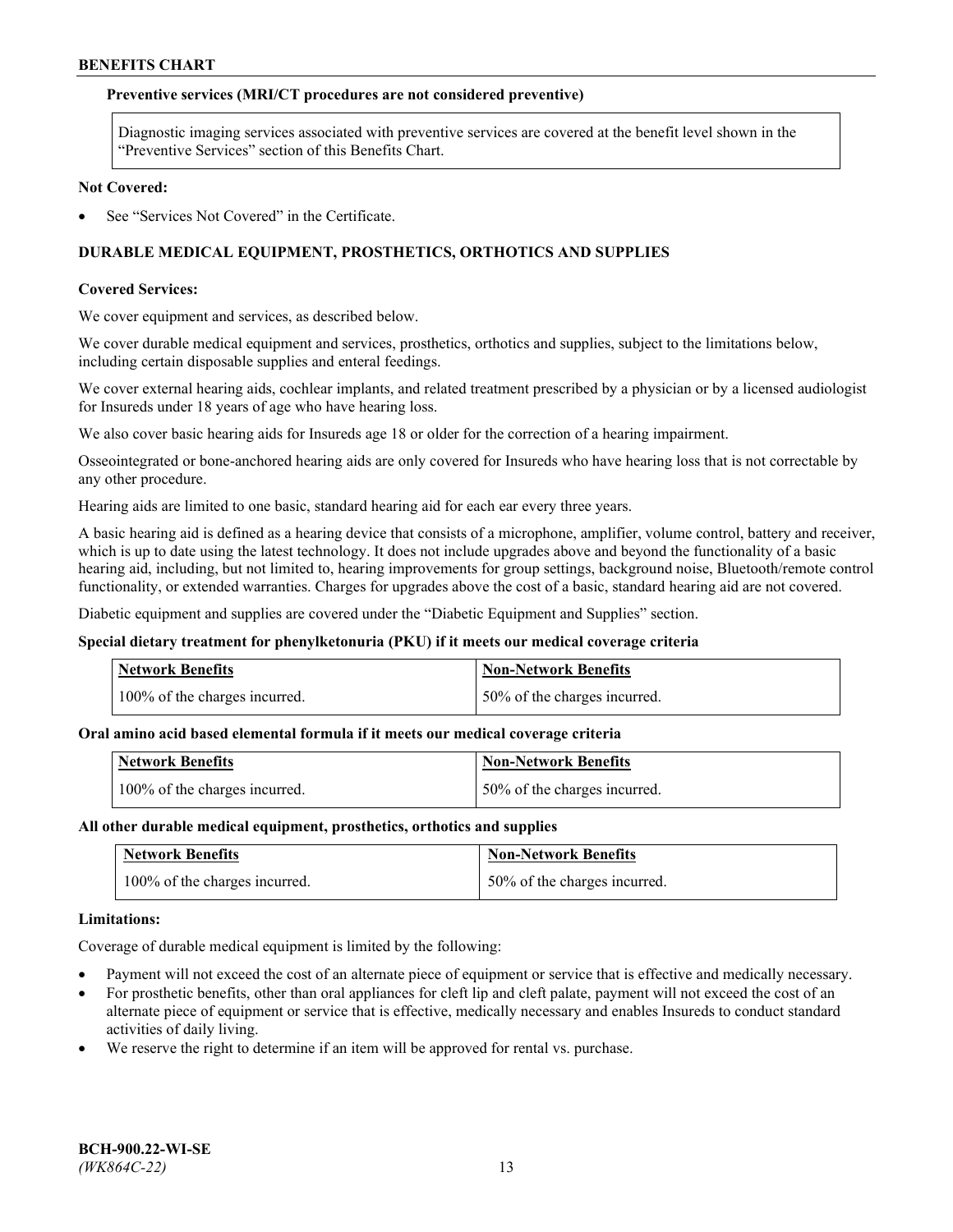- Durable medical equipment and supplies must be obtained from or repaired by approved vendors.
- Covered services and supplies are based on established medical policies which are subject to periodic review and modification by the medical or dental directors. Our medical policy for diabetic supplies includes information on our required models and brands. These medical policies (medical coverage criteria) are available by calling Member Services, or logging on to your "*my*HealthPartners" account a[t healthpartners.com.](http://www.healthpartners.com/)

# **Not Covered:**

Items which are not eligible for coverage include, but are not limited to:

- Replacement or repair of any covered items, if the items are (i) damaged or destroyed by misuse, abuse or carelessness, (ii) lost; or (iii) stolen.
- Duplicate or similar items.
- Labor and related charges for repair of any covered items which are more than the cost of replacement by an approved vendor.
- Sales tax, mailing, delivery charges, service call charges.
- Items which are primarily educational in nature or for hygiene, vocation, comfort, convenience or recreation.
- Communication aids or devices: equipment to create, replace or augment communication abilities including, but not limited to, speech processors, receivers, communication boards, or computer or electronic assisted communication.
- Implantable and osseointegrated or bone-anchored hearing aids and their fitting, except as specifically described in this Benefits Chart. This exclusion does not apply to cochlear implants.
- Eyeglasses, contact lenses and their fitting, measurement and adjustment, except as specifically described in this Benefits Chart.
- Hair prostheses (wigs).
- Household equipment which primarily has customary uses other than medical, such as, but not limited to, exercise cycles, air purifiers, central or unit air conditioners, water purifiers, non-allergenic pillows, mattresses or waterbeds.
- Household fixtures including, but not limited to, escalators or elevators, ramps, swimming pools and saunas.
- Modifications to the structure of the home including, but not limited to, wiring, plumbing or charges for installation of equipment.
- Vehicle, car or van modifications including, but not limited to, hand brakes, hydraulic lifts and car carrier.
- Rental equipment while owned equipment is being repaired by non-contracted vendors, beyond one month rental of medically necessary equipment.
- Other equipment and supplies, including but not limited to assistive devices, that we determine are not eligible for coverage.
- See "Services Not Covered" in the Certificate.

# **EMERGENCY AND URGENTLY NEEDED CARE SERVICES**

## **Covered Services:**

We cover services for emergency care and urgently needed care if the services are otherwise eligible for coverage under the Certificate.

**Urgently needed care.** These are services to treat an unforeseen illness or injury that:

- are required in order to prevent a serious deterioration in your health; and
- cannot be delayed until the next available clinic or office hours.

| <b>Network Benefits</b>       | <b>Non-Network Benefits</b> |
|-------------------------------|-----------------------------|
| 100% of the charges incurred. | See Network Benefits.       |

**Emergency care.** These are services to treat:

- the sudden, unexpected onset of illness or injury which, if left untreated or unattended until the next available clinic or office hours, would result in hospitalization; or
- a condition requiring professional health services immediately necessary to preserve life or stabilize health.

Emergency care includes emergency services as defined in Division BB, Title I, Section 102 of the Consolidated Appropriations Act of 2021.

When reviewing claims for coverage of emergency services, our medical director will take into consideration a reasonable layperson's belief that the circumstances required immediate medical care that could not wait until the next working day or next available clinic appointment.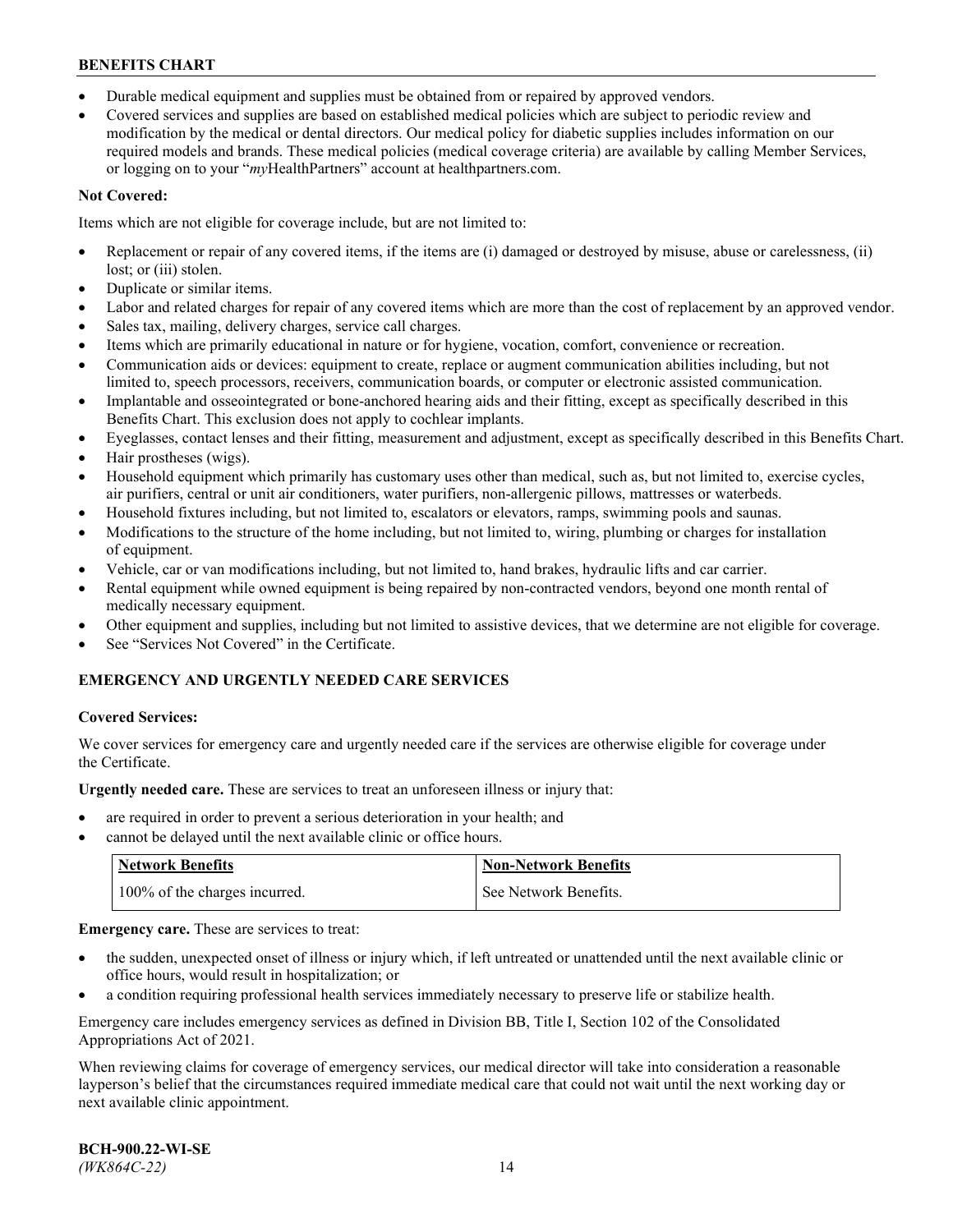#### **Emergency care in a hospital emergency room, including professional services of a physician**

| <b>Network Benefits</b>       | <b>Non-Network Benefits</b> |
|-------------------------------|-----------------------------|
| 100% of the charges incurred. | See Network Benefits.       |

#### **Inpatient emergency care in a hospital**

| <b>Network Benefits</b>       | <b>Non-Network Benefits</b> |
|-------------------------------|-----------------------------|
| 100% of the charges incurred. | See Network Benefits.       |

#### **Not Covered:**

• See "Services Not Covered" in the Certificate.

# **GENE THERAPY**

## **Covered Services:**

We cover gene therapy treatment if it meets our medical coverage criteria.

| <b>Network Benefits</b>                                                                                                                                                                          | <b>Non-Network Benefits</b> |
|--------------------------------------------------------------------------------------------------------------------------------------------------------------------------------------------------|-----------------------------|
| Coverage level is same as corresponding Network<br>Benefits, depending on type of service provided such as<br>Office Visits for Illness or Injury, Inpatient or<br>Outpatient Hospital Services. | No coverage.                |

### **Limitations:**

- Gene therapy must be provided by a designated provider.
- Specific types of gene therapy are limited to therapies and conditions specified in our medical coverage criteria.

# **Not Covered:**

See "Services Not Covered" in the Certificate.

# **HEALTH EDUCATION**

## **Covered Services:**

We cover education for preventive services and education for the management of chronic health problems (such as diabetes).

| <b>Network Benefits</b>                                     | <b>Non-Network Benefits</b>  |
|-------------------------------------------------------------|------------------------------|
| 100% of the charges incurred.<br>Deductible does not apply. | 50% of the charges incurred. |

#### **Not Covered:**

See "Services Not Covered" in the Certificate.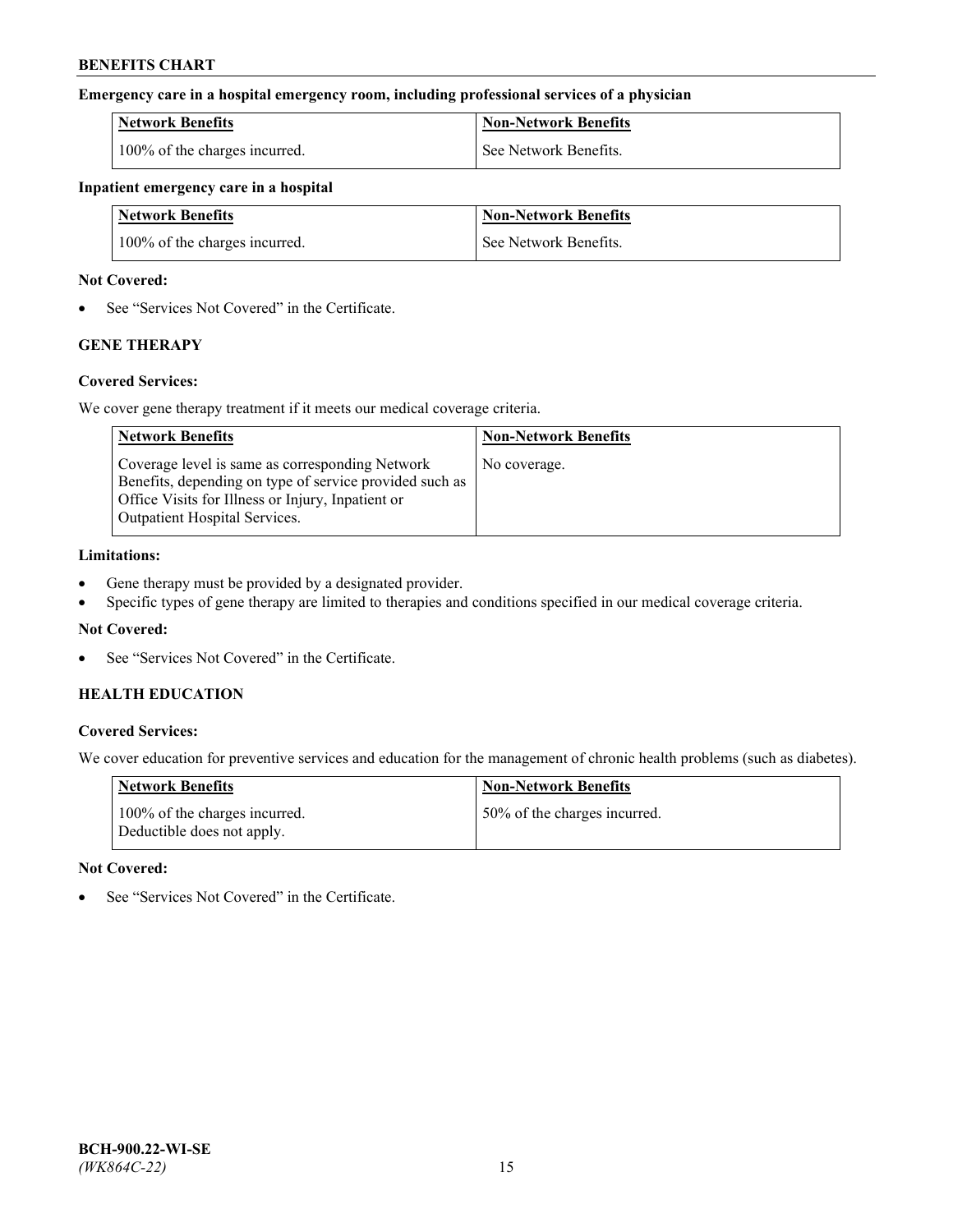# **HOME-BASED COMPREHENSIVE HEALTH RISK ASSESSMENT**

#### **Covered Services:**

If you meet our criteria for coverage, you may qualify for our home-based comprehensive health risk assessment program. The program covers a health assessment with a designated nurse practitioner.

| Network Benefits                                            | <b>Non-Network Benefits</b> |
|-------------------------------------------------------------|-----------------------------|
| 100% of the charges incurred.<br>Deductible does not apply. | No coverage.                |

#### **Not Covered:**

See "Services Not Covered" in the Certificate.

# **HOME HEALTH SERVICES**

#### **Covered Services:**

We cover skilled nursing services, physical therapy, occupational therapy, speech therapy, respiratory therapy and other therapeutic services, non-routine prenatal and postnatal services, routine postnatal well child visits as described in our medical coverage criteria, phototherapy services for newborns, home health aide services and other eligible home health services when provided in your home, if you are homebound (i.e., unable to leave home without considerable effort due to a medical condition). Lack of transportation does not constitute homebound status. For phototherapy services for newborns and high risk prenatal services, supplies and equipment are included.

We cover total parenteral nutrition/intravenous ("TPN/IV") therapy, equipment, supplies and drugs in connection with IV therapy. IV line care kits are covered under Durable Medical Equipment.

We cover palliative care benefits. Palliative care includes symptom management, education and establishing goals of care. We waive the requirement that you be homebound for a limited number of home visits for palliative care (as shown in this Benefits Chart), if you have a life-threatening, non-curable condition which has a prognosis of survival of two years or less. Additional palliative care visits are eligible under the home health services benefit if you are homebound and meet all other requirements defined in this section.

You do not need to be homebound to receive total parenteral nutrition/intravenous ("TPN/IV") therapy.

Home health services are eligible and covered only when:

- medically necessary; and
- provided as rehabilitative care, terminal care or maternity care; and
- ordered by a physician, and included in the written home care plan.

### **Physical therapy, occupational therapy, speech therapy, respiratory therapy, home health aide services and palliative care**

| <b>Network Benefits</b>       | <b>Non-Network Benefits</b>  |
|-------------------------------|------------------------------|
| 100% of the charges incurred. | 50% of the charges incurred. |

**TPN/IV therapy, skilled nursing services, non-routine prenatal/postnatal services, and phototherapy**

| Network Benefits              | Non-Network Benefits         |
|-------------------------------|------------------------------|
| 100% of the charges incurred. | 50% of the charges incurred. |

Each 24-hour visit (or shifts up to 24-hour visits) equals one visit and counts toward the Maximum visits for all other services shown below. Any visit that lasts less than 24 hours regardless of the length of the visit, will count as one visit toward the Maximum visits for all other services shown below. All visits must be medically necessary and benefit eligible.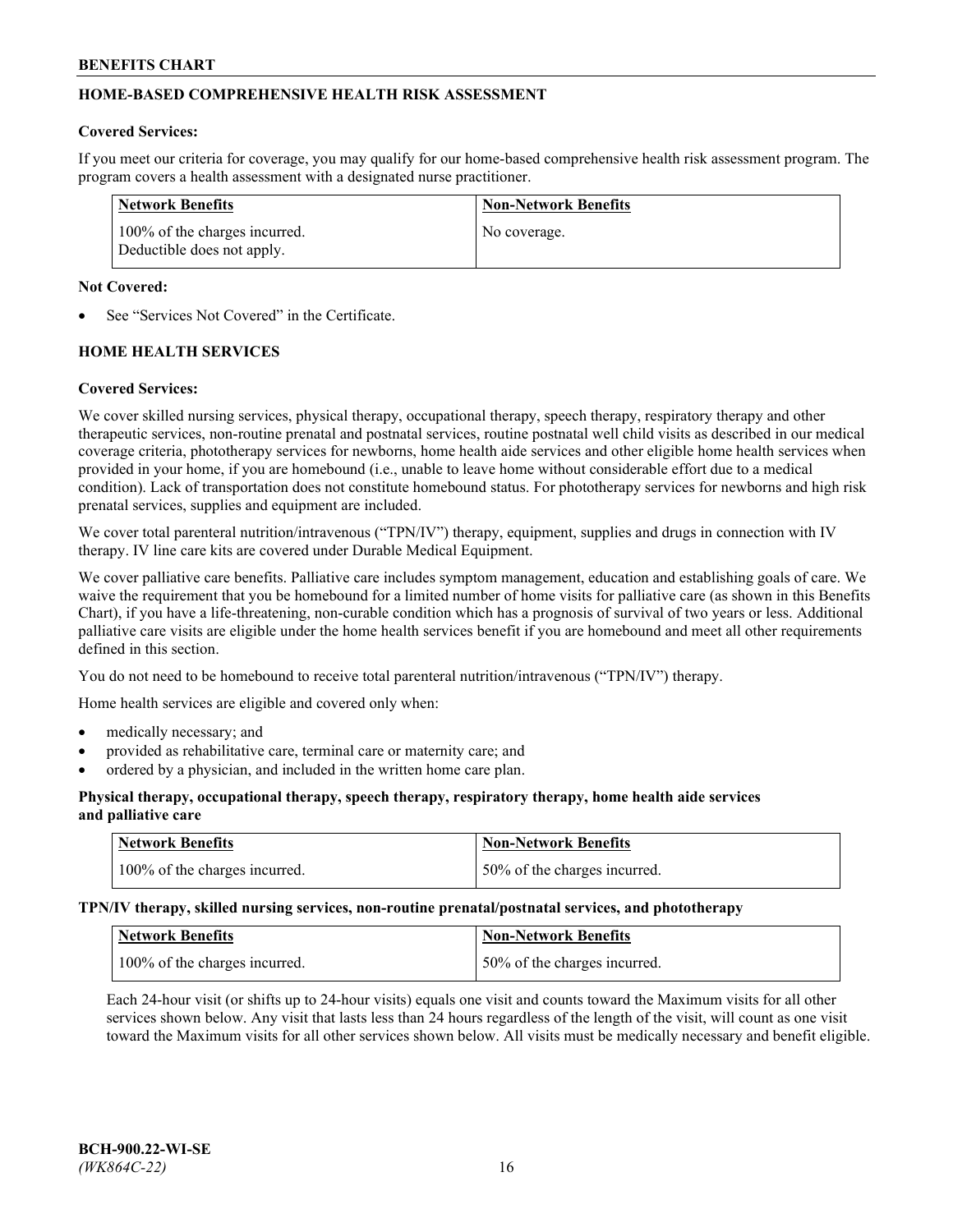## **Routine postnatal well child visit**

| <b>Network Benefits</b>                                     | <b>Non-Network Benefits</b>  |
|-------------------------------------------------------------|------------------------------|
| 100% of the charges incurred.<br>Deductible does not apply. | 50% of the charges incurred. |

#### **Maximum visits for palliative care**

If you are eligible to receive palliative care in the home and you are not homebound, there is a maximum of 12 visits per calendar year.

#### **Maximum visits for all services other than palliative care**

| <b>Network Benefits</b>      | <b>Non-Network Benefits</b>  |
|------------------------------|------------------------------|
| 60 visits per calendar year. | 30 visits per calendar year. |

Each visit provided under the Network Benefits and Non-Network Benefits counts toward the maximums shown under both Maximum visits sections. The routine postnatal well child visits do not count toward the visit limit.

#### **Limitations:**

- Home health services are not provided as a substitute for a primary caregiver in the home or as relief (respite) for a primary caregiver in the home. We will not reimburse family members or residents in your home for the above services.
- A service shall not be considered a skilled nursing service merely because it is performed by, or under the direct supervision of, a licensed nurse. Where a service (such as tracheotomy suctioning or ventilator monitoring) or like services, can be safely and effectively performed by a non-medical person (or self-administered), without the direct supervision of a licensed nurse, the service shall not be regarded as a skilled nursing service, whether or not a skilled nurse actually provides the service. The unavailability of a competent person to provide a non-skilled service shall not make it a skilled service when a skilled nurse provides it. Only the skilled nursing component of so-called "blended" services (i.e. services which include skilled and non-skilled components) are covered under this Benefits Chart.

#### **Not Covered:**

- Financial or legal counseling services.
- Housekeeping or meal services in your home.
- Private duty nursing services.
- Services provided by a family member or enrollee, or a resident in the enrollee's home.
- Vocational rehabilitation and recreational or educational therapy. Recreation therapy is therapy provided solely for the purpose of recreation, including, but not limited to: (a) requests for physical therapy or occupational therapy to improve athletic ability, and (b) braces or guards to prevent sports injuries.
- See "Services Not Covered" in the Certificate.

# **HOME HOSPICE SERVICES**

#### **Applicable Definitions:**

**Part-time.** This is up to two hours of service per day, more than two hours is considered continuous care.

**Continuous Care.** This is from two to twelve hours of service per day provided by a registered nurse, licensed practical nurse, or home health aide, during a period of crisis in order to maintain a terminally ill patient at home.

**Appropriate Facility.** This is a nursing home, hospice residence, or other inpatient facility.

**Custodial Care Related to Hospice Services.** This means providing assistance in the activities of daily living and the care needed by a terminally ill patient which can be provided by primary caregiver (i.e., family member or friend) who is responsible for the patient's home care.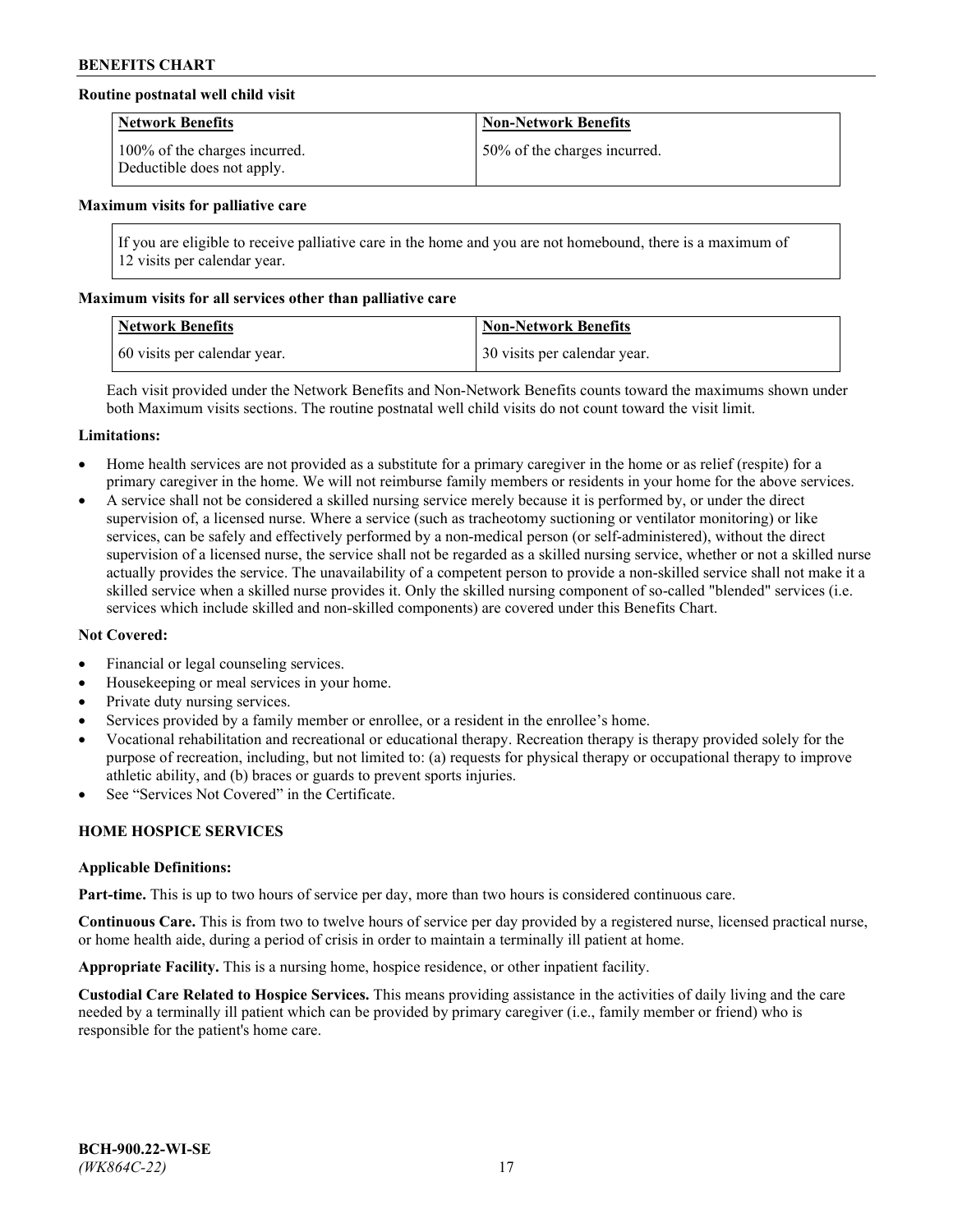### **Covered Services:**

**Home hospice program.** We cover the services described below if you are terminally ill and accepted as a home hospice program participant. You must meet the eligibility requirements of the program, and elect to receive services through the home hospice program. The services will be provided in your home, with inpatient care available when medically necessary as described below. If you elect to receive hospice services, you do so in lieu of curative treatment for your terminal illness for the period you are enrolled in the home hospice program.

**Eligibility:** In order to be eligible to be enrolled in the home hospice program, you must: (1) be a terminally ill patient (prognosis of six months or less); (2) have chosen a palliative treatment focus (i.e., emphasizing comfort and supportive services rather than treatment attempting to cure the disease or condition); and (3) continue to meet the terminally ill prognosis as reviewed by our medical director or his or her designee over the course of care. You may withdraw from the home hospice program at any time.

**Eligible services:** Hospice services include the following services provided in accordance with an approved hospice treatment plan.

- Home health services:
	- o Part-time care provided in your home by an interdisciplinary hospice team (which may include a physician, nurse, social worker, and spiritual counselor) and medically necessary home health services are covered.
	- o One or more periods of continuous care in your home or in a setting which provides day care for pain or symptom management, when medically necessary, will be covered.
- Inpatient services: We cover medically necessary inpatient services.
- Other services:
	- o Respite care is covered for care in your home or in an appropriate facility, to give your primary caregivers (i.e., family members or friends) rest and/or relief when necessary in order to maintain a terminally ill patient at home.
	- o Medically necessary medications for pain and symptom management.
	- o Semi-electric hospital beds and other durable medical equipment are covered.
	- Emergency and non-emergency care is covered.

| Network Benefits              | <b>Non-Network Benefits</b>  |
|-------------------------------|------------------------------|
| 100% of the charges incurred. | 50% of the charges incurred. |

Respite care is limited to 5 days per episode, and respite care and continuous care combined are limited to 30 days.

### **Not Covered:**

- Financial or legal counseling services.
- Housekeeping or meal services in your home.
- Custodial or maintenance care related to hospice services, whether provided in the home or in a nursing home.
- Any service not specifically described as covered services under this home hospice services benefits.
- Any services provided by members of your family or residents in your home.
- See "Services Not Covered" in the Certificate.

## **HOSPITAL AND SKILLED NURSING FACILITY SERVICES**

#### **Covered Services:**

We cover services as described below.

#### **Medical or surgical hospital services**

**Inpatient hospital services:** We cover the following medical or surgical services, for the treatment of acute illness or injury, which require the level of care only provided in an acute care facility. These services must be authorized by a physician.

Inpatient hospital services include: room and board; the use of operating or maternity delivery rooms; intensive care facilities; newborn nursery facilities; general nursing care, anesthesia, laboratory and diagnostic imaging services, radiation therapy, physical therapy, prescription drugs or other medications administered during treatment, blood and blood products (unless replaced), and blood derivatives, and other diagnostic or treatment related hospital services; physician and other professional medical and surgical services provided while in the hospital, including gender confirmation surgery that meets medical coverage criteria.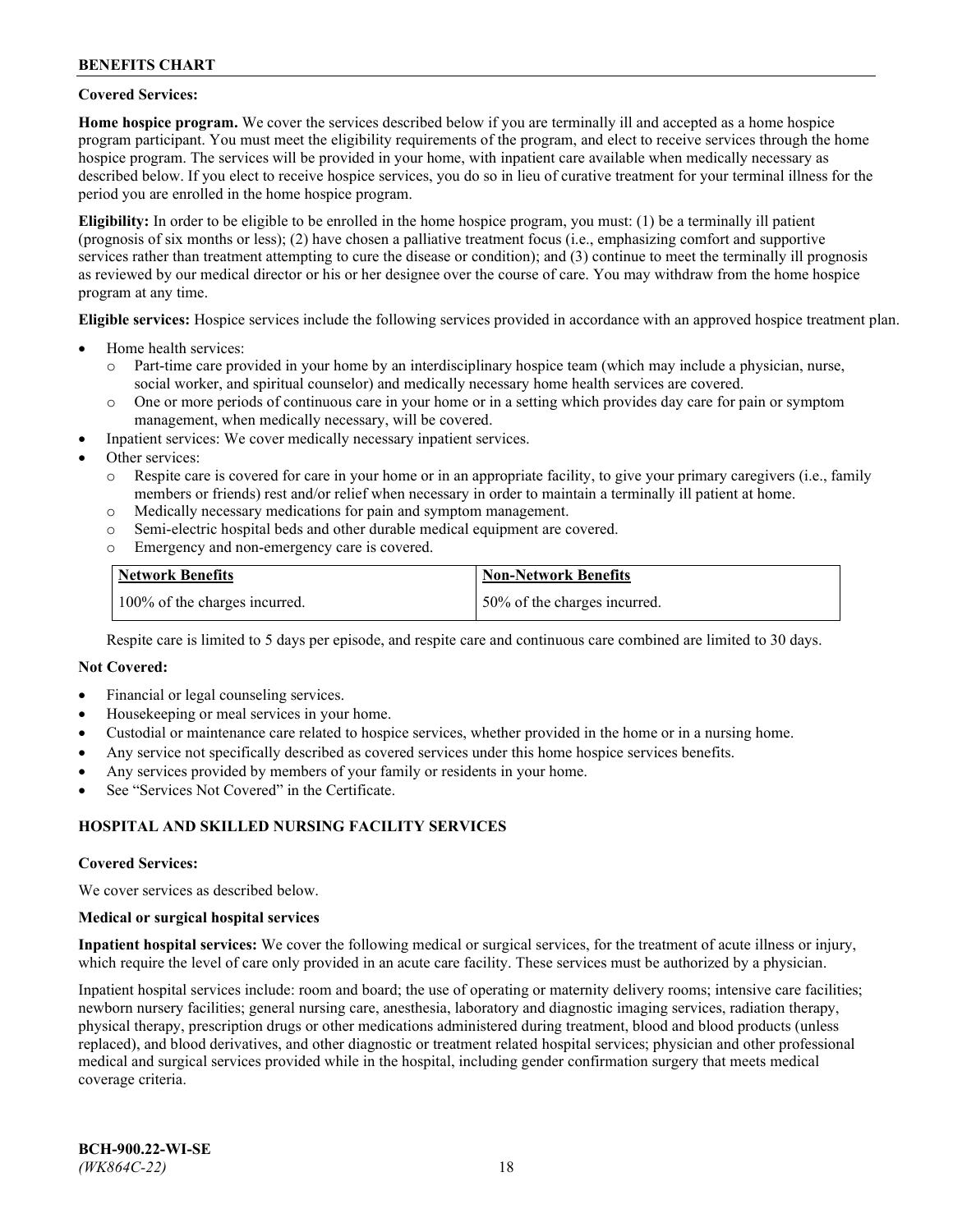We cover, following a vaginal delivery, a minimum of 48 hours of inpatient care for the mother and newborn child. We cover, following a caesarean section delivery, a minimum of 96 hours of inpatient care for the mother and newborn child.

Group health plans and health insurance issuers generally may not, under Federal law, restrict benefits for any hospital length of stay in connection with childbirth for the mother of newborn child to less than 48 hours following a vaginal delivery, or less than 96 hours following a caesarean section. However, Federal law generally does not prohibit the mother's or newborn's attending provider, after consulting with the mother, from discharging the mother or her newborn earlier than 48 hours (or 96 hours as applicable). In any case plans and issuers may not, under Federal law, require that a provider obtain authorization from the plan or the insurance issuer for prescribing a length of stay not in excess of 48 hours (or 96 hours).

| <b>Network Benefits</b>       | <b>Non-Network Benefits</b>  |
|-------------------------------|------------------------------|
| 100% of the charges incurred. | 50% of the charges incurred. |

Each Insured's admission or confinement, including that of a newborn child, is separate and distinct from the admission or confinement of any other Insured.

**Outpatient hospital, ambulatory care or surgical facility services:** We cover the following medical and surgical services, for diagnosis or treatment of illness or injury on an outpatient basis. These services must be authorized by a physician.

Outpatient services include: use of operating rooms, maternity delivery rooms or other outpatient departments, rooms or facilities; and the following outpatient services: general nursing care, anesthesia, laboratory and diagnostic imaging services, radiation therapy, physical therapy, drugs administered during treatment, blood and blood products (unless replaced), and blood derivatives, and other diagnostic or treatment related outpatient services; physician and other professional medical and surgical services provided while an outpatient, including colonoscopies (starting at age 50, or under age 50 for people at high risk of colorectal cancer), and gender confirmation surgery that meets medical coverage criteria.

For Network Benefits, non-emergent, scheduled outpatient Magnetic Resonance Imaging (MRI) and Computed Tomography (CT) must be provided at a designated facility. Your physician or facility will obtain or verify prior authorization for these services, as needed.

To see the benefit level for diagnostic imaging services, laboratory services and physical therapy, see benefits under Diagnostic Imaging Services, Laboratory Services and Physical Therapy in this Benefits Chart.

| <b>Network Benefits</b>       | <b>Non-Network Benefits</b>  |
|-------------------------------|------------------------------|
| 100% of the charges incurred. | 50% of the charges incurred. |

## **Skilled nursing facility care:**

We cover room and board, daily skilled nursing and related ancillary services for post-acute treatment and rehabilitative care of illness or injury that meets medical coverage criteria. Rehabilitation services are limited to services where significant measurable progress is expected to occur within a reasonable period of time.

| Network Benefits                             | <b>Non-Network Benefits</b>                  |
|----------------------------------------------|----------------------------------------------|
| 100% of the charges incurred.                | 50% of the charges incurred.                 |
| Limited to a 30-day maximum per confinement. | Limited to a 30-day maximum per confinement. |

Each day of services provided under the Network Benefits and Non-Network Benefits, combined, applies toward the maximum shown above.

## **Not Covered:**

- Services for items for personal convenience, such as television rental, are not covered.
- See "Services Not Covered" in the Certificate.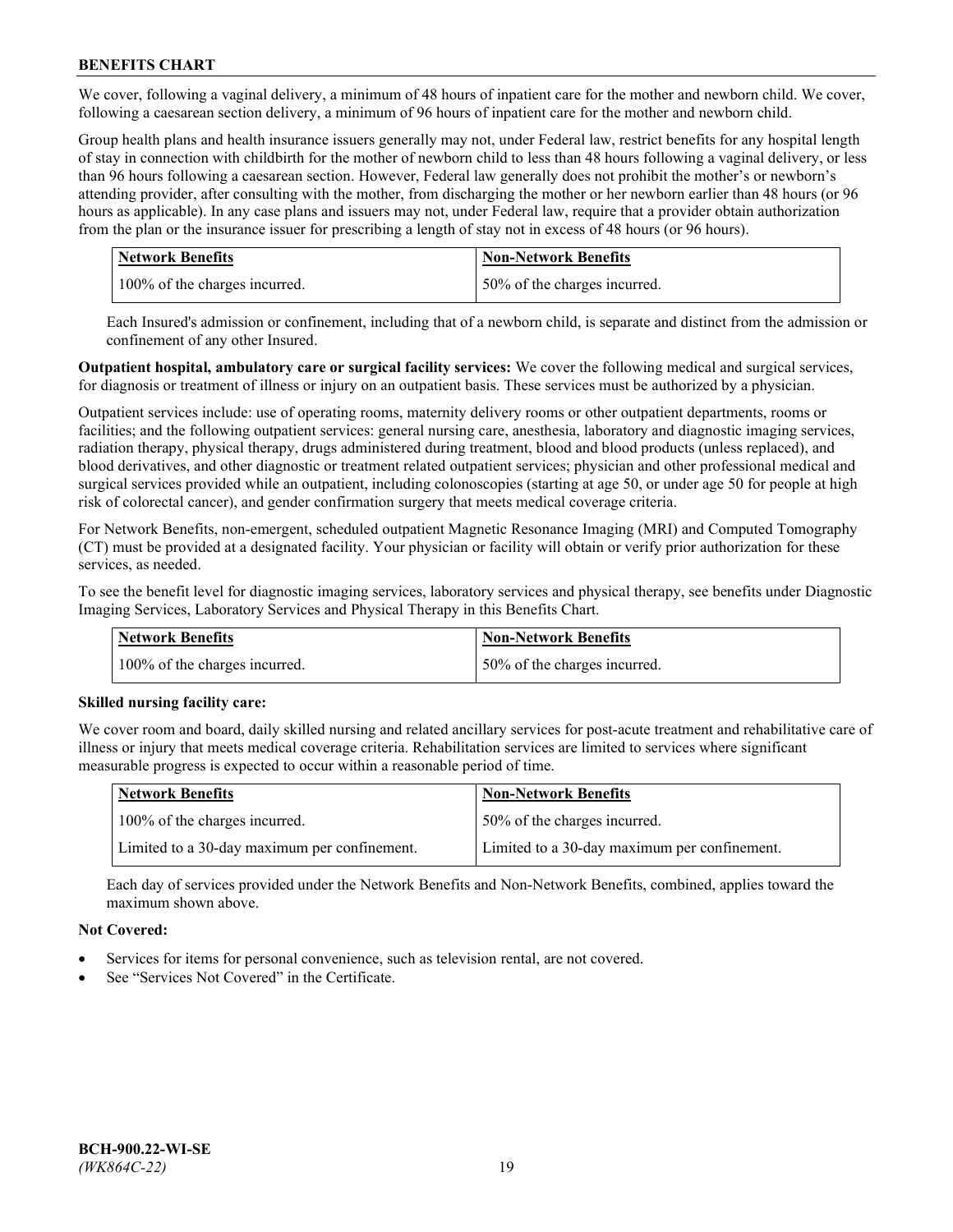# **INFERTILITY DIAGNOSIS**

# **Covered Services:**

We cover the diagnosis of infertility. These services include diagnostic procedures and tests provided in connection with an infertility evaluation, office visits and consultations to diagnose infertility.

| <b>Network Benefits</b>       | <b>Non-Network Benefits</b>  |
|-------------------------------|------------------------------|
| 100% of the charges incurred. | 50% of the charges incurred. |

Coverage is limited to office visits and consultations to diagnose infertility. Treatment is not covered.

# **Not Covered:**

- Infertility/fertility treatment, including, but not limited to, office visits, laboratory services, diagnostic imaging services and fertility drugs; reversal of sterilization; and sperm, ova or embryo acquisition, retrieval or storage; however, we cover office visits and consultations to diagnose infertility.
- Services related to the establishment of surrogate pregnancy and fees for a surrogate. However, pregnancy and maternity services are covered for an Insured under this Benefits Chart, including a surrogate pregnancy.
- See "Services Not Covered" in the Certificate

# **LABORATORY SERVICES**

## **Covered Services:**

We cover laboratory tests when ordered by a provider and provided in a clinic or outpatient hospital facility. This includes blood tests to detect lead exposure in children between the ages of 6 months and 72 months.

To see the benefit level for inpatient hospital or skilled nursing facility services, see benefits under "Inpatient Hospital and Skilled Nursing Facility Services" in this Benefits Chart.

# **Prostate-specific antigen (PSA) testing**

| <b>Network Benefits</b>       | <b>Non-Network Benefits</b>  |
|-------------------------------|------------------------------|
| 100% of the charges incurred. | 50% of the charges incurred. |

## **All other laboratory services**

**Services for illness or injury**

| <b>Network Benefits</b>       | 'Non-Network Benefits        |
|-------------------------------|------------------------------|
| 100% of the charges incurred. | 50% of the charges incurred. |

## **Preventive services**

Laboratory services associated with preventive services are covered at the benefit level shown in the "Preventive Services" section of this Benefits Chart.

## **Not Covered:**

See "Services Not Covered" in the Certificate.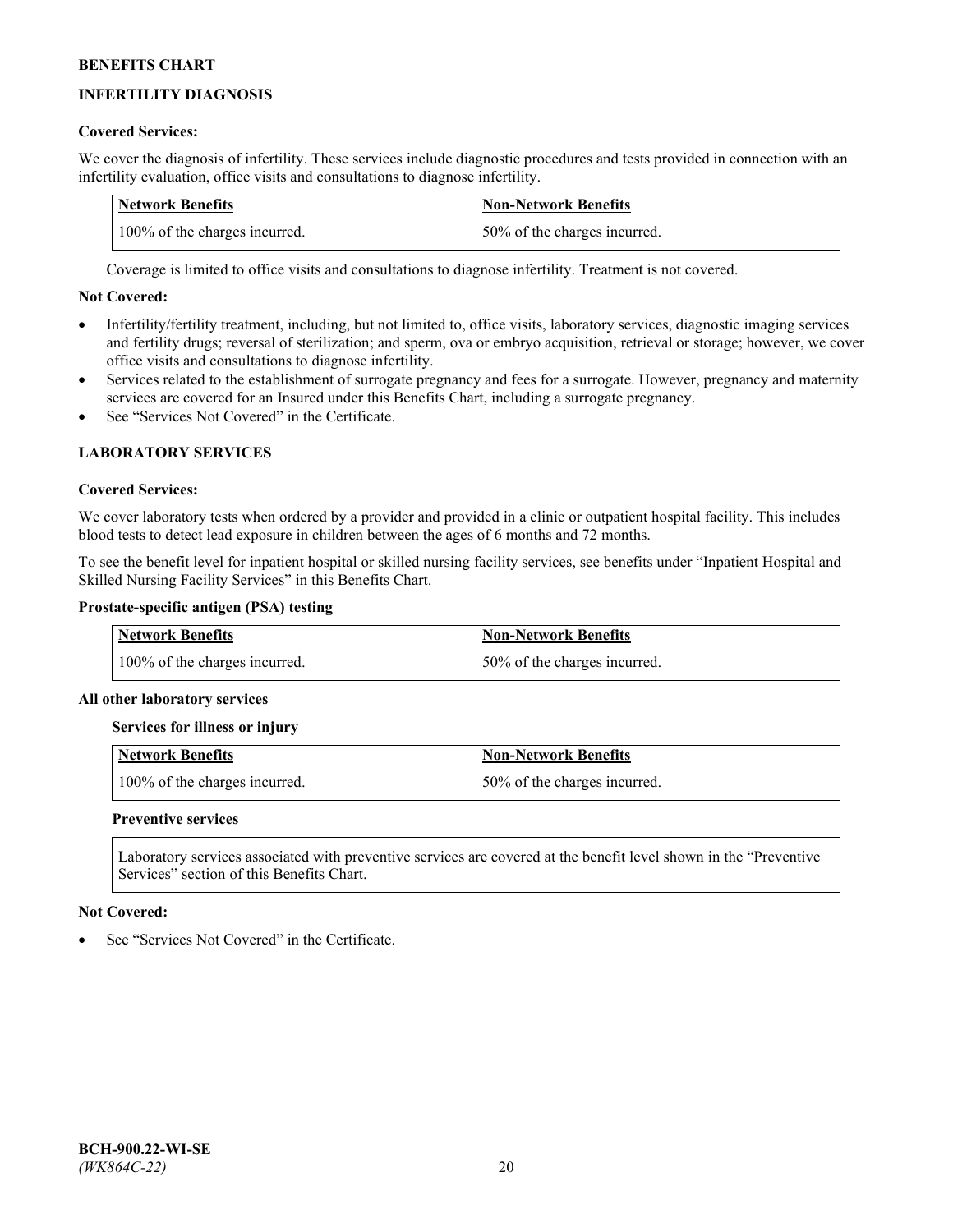# **MASTECTOMY RECONSTRUCTION BENEFIT**

## **Covered Services:**

We cover reconstruction of the breast on which the mastectomy has been performed; surgery and reconstruction of the other breast to produce symmetrical appearance, and prostheses and physical complications of all stages of mastectomy, including lymphedemas.

| <b>Network Benefits</b>                               | <b>Non-Network Benefits</b>                           |
|-------------------------------------------------------|-------------------------------------------------------|
| Coverage level is same as corresponding Network       | Coverage level is same as corresponding Non-Network   |
| Benefits, depending on type of service provided, such | Benefits, depending on type of service provided, such |
| as Office Visits for Illness or Injury, Inpatient or  | as Office Visits for Illness or Injury, Inpatient or  |
| Outpatient Hospital Services.                         | Outpatient Hospital Services.                         |

#### **Not Covered:**

See "Services Not Covered" in the Certificate.

# **MEDICATION THERAPY DISEASE MANAGEMENT PROGRAM**

## **Covered Services:**

If you meet our criteria for coverage, you may qualify for our Medication Therapy Disease Management Program.

The program covers consultations with a designated Network pharmacist.

Covered services are based on established medical policies, which are subject to periodic review and modification by the medical directors. These medical policies (medical coverage criteria) are available by calling Member Services, or logging on to your "*my*HealthPartners" account at [healthpartners.com.](http://www.healthpartners.com/)

| Network Benefits                                            | <b>Non-Network Benefits</b> |
|-------------------------------------------------------------|-----------------------------|
| 100% of the charges incurred.<br>Deductible does not apply. | No coverage.                |

### **Not Covered:**

See "Services Not Covered" in the Certificate.

## **OFFICE VISITS FOR ILLNESS OR INJURY**

#### **Covered Services:**

We cover the following when medically necessary: professional medical and surgical services and related supplies, including biofeedback, of physicians and other health care providers; blood and blood products (unless replaced) and blood derivatives.

We cover diagnosis and treatment of illness or injury to the eyes. Where contact or eye glass lenses are prescribed as medically necessary for the post-operative treatment of cataracts or for the treatment of aphakia, acute or chronic corneal pathology, or keratoconus, we cover the initial evaluation, lenses and fitting. Insureds must pay for lens replacement beyond the initial pair.

Services received via video, E-visit or telephone are covered under the "Telehealth/Telemedicine Services" section.

#### **Office visits**

| <b>Network Benefits</b>       | <b>Non-Network Benefits</b>   |
|-------------------------------|-------------------------------|
| 100% of the charges incurred. | 150% of the charges incurred. |

**Convenience clinics**

| <b>Network Benefits</b>       | <b>Non-Network Benefits</b>   |
|-------------------------------|-------------------------------|
| 100% of the charges incurred. | 150% of the charges incurred. |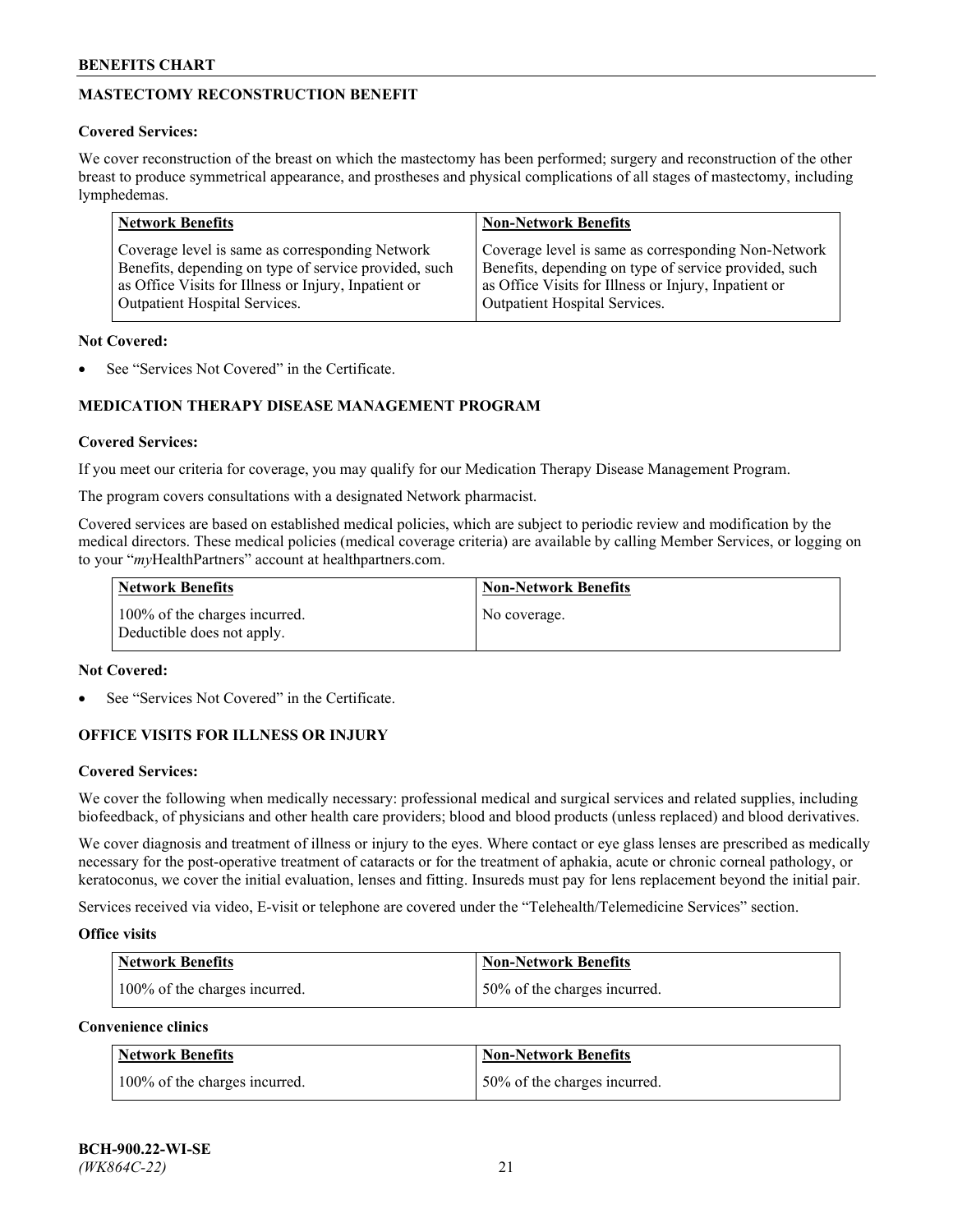### **Injections administered in a physician's office, other than immunizations**

#### **Allergy injections**

| Network Benefits              | Non-Network Benefits         |
|-------------------------------|------------------------------|
| 100% of the charges incurred. | 50% of the charges incurred. |

#### **All other injections**

| <b>Network Benefits</b>       | <b>Non-Network Benefits</b>  |
|-------------------------------|------------------------------|
| 100% of the charges incurred. | 50% of the charges incurred. |

#### **Not Covered:**

- Court ordered treatment, except as described in this Benefits Chart. Any resulting court ordered treatment for mental health services will be subject to the Certificate's requirement for medical necessity.
- See "Services Not Covered" in the Certificate.

## **PEDIATRIC EYEWEAR**

#### **Covered Services:**

We cover pediatric eyewear for children.

Routine eye exams are covered under the "Preventive Services" section.

| Network Benefits              | <b>Non-Network Benefits</b> |
|-------------------------------|-----------------------------|
| 100% of the charges incurred. | No coverage.                |

### **Limitations:**

- Coverage under this provision will continue until the end of the month in which the child turns age 19.
- Limited to one of the following per calendar year:
	- o one pair of eyeglasses including one set of prescription lenses, frames from our designated eyewear collection and anti-scratch coating; or
	- o one pair of non-disposable contact lenses; or
	- o a one-year supply of disposable contact lenses.
- Contact lens fittings are limited to two per calendar year.

## **Not Covered:**

- Frames that are not included in our designated eyewear collection. However, one pair of lenses will be covered if an Insured chooses frames outside our designated eyewear collection.
- More than one pair of lenses or frames or non-disposable contacts per calendar year, regardless of the reason. This includes replacement of eyeglasses or contact lenses due to loss, breakage, theft, or change in prescription.
- Safety glasses or goggles for sports or vocational reasons.
- Upgrades including, but not limited to, UV protection and no-line multifocal lenses.
- See "Services Not Covered" in the Certificate.

## **PHYSICAL THERAPY, OCCUPATIONAL THERAPY, SPEECH THERAPY AND OTHER SPECIFIED THERAPIES**

#### **Covered Services:**

We cover the following physical therapy, occupational therapy and speech therapy services:

- Medically necessary rehabilitative care to correct the effects of illness or injury.
- Habilitative care rendered for congenital, developmental or medical conditions which have significantly limited the successful initiation of normal speech and normal motor development.

Massage therapy which is performed in conjunction with other treatment/modalities by a physical or occupational therapist is part of a prescribed treatment plan and is not billed separately is covered.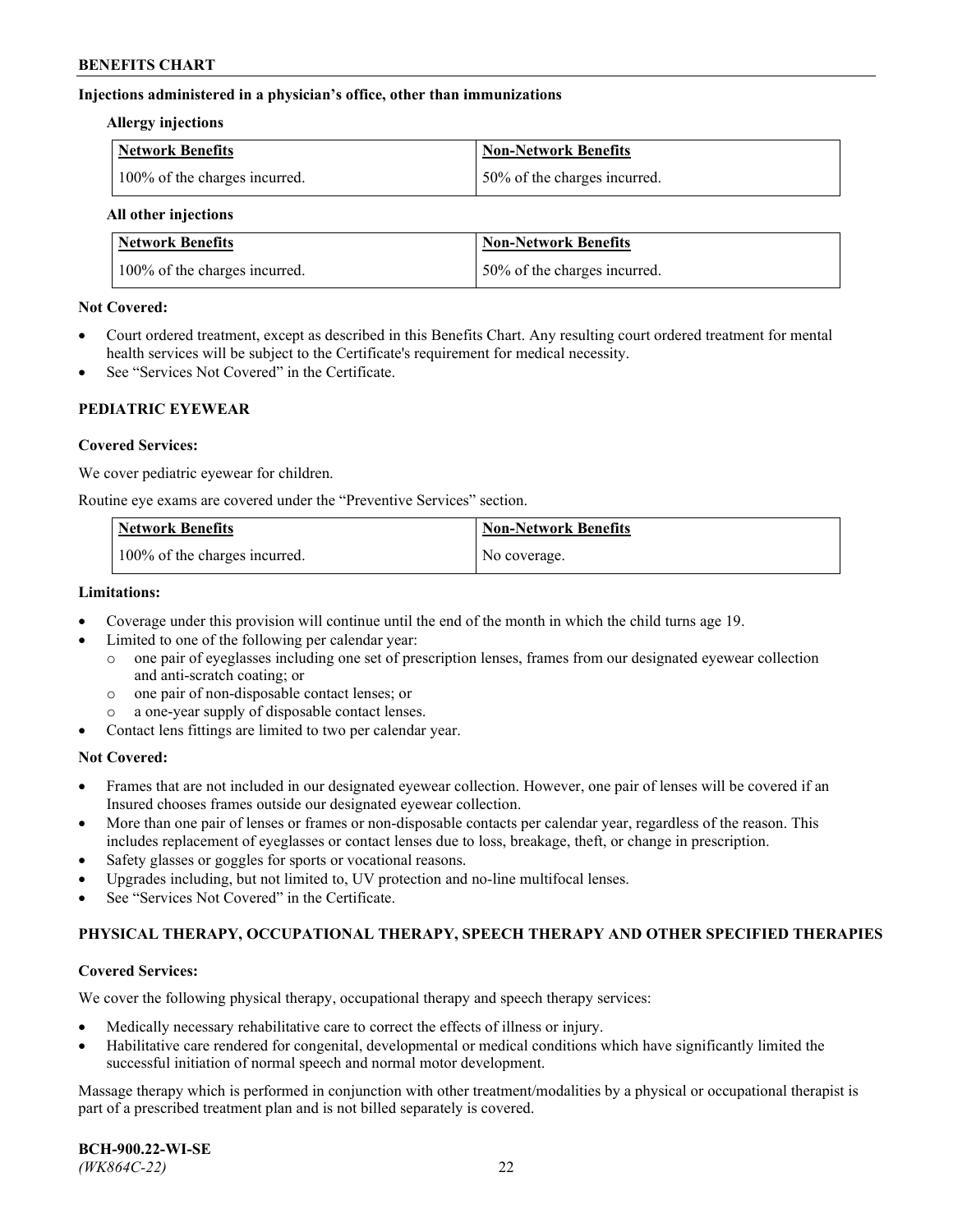We cover services provided in a clinic. To see the benefit level for inpatient hospital or skilled nursing facility services, see benefits under "Inpatient Hospital and Skilled Nursing Facility Services".

## **Rehabilitative care**

| <b>Network Benefits</b>                                                                       | <b>Non-Network Benefits</b>                                                                   |
|-----------------------------------------------------------------------------------------------|-----------------------------------------------------------------------------------------------|
| 100% of the charges incurred.                                                                 | 50% of the charges incurred.                                                                  |
| Physical, Occupational and Speech Therapy are<br>limited to 20 visits each per calendar year. | Physical, Occupational and Speech Therapy are<br>limited to 20 visits each per calendar year. |

#### **In addition to the services provided above, we cover a minimum of:**

- 20 visits per calendar year for pulmonary rehabilitation.
- 36 visits per calendar year for cardiac rehabilitation.
- 30 visits per calendar year for post-cochlear implant aural therapy.
- 20 visits per calendar year for cognitive rehabilitation.

The maximum number of visits is combined for Network Benefits and Non-Network Benefits.

#### **Habilitative services**

| <b>Network Benefits</b>                                                                       | <b>Non-Network Benefits</b>                                                                   |
|-----------------------------------------------------------------------------------------------|-----------------------------------------------------------------------------------------------|
| 100% of the charges incurred.                                                                 | 50% of the charges incurred.                                                                  |
| Physical, Occupational and Speech Therapy are<br>limited to 20 visits each per calendar year. | Physical, Occupational and Speech Therapy are<br>limited to 20 visits each per calendar year. |

The maximum number of visits is combined for Network Benefits and Non-Network Benefits.

## **Not Covered:**

- Massage therapy for the purpose of comfort or convenience of the Insured.
- See "Services Not Covered" in the Certificate.

# **PRE-DIABETES DISEASE MANAGEMENT PROGRAM**

## **Covered Services:**

If you meet criteria for coverage, you may qualify for the Pre-Diabetes Disease Management Program through Omada Health. The program covers group health coaching which focuses on weight loss, exercise, behavior modification and health education at select locations determined by the plan.

| <b>Network Benefits</b>                                     | <b>Non-Network Benefits</b> |
|-------------------------------------------------------------|-----------------------------|
| 100% of the charges incurred.<br>Deductible does not apply. | Not applicable.             |

## **Not Covered:**

See "Services Not Covered" in the Certificate.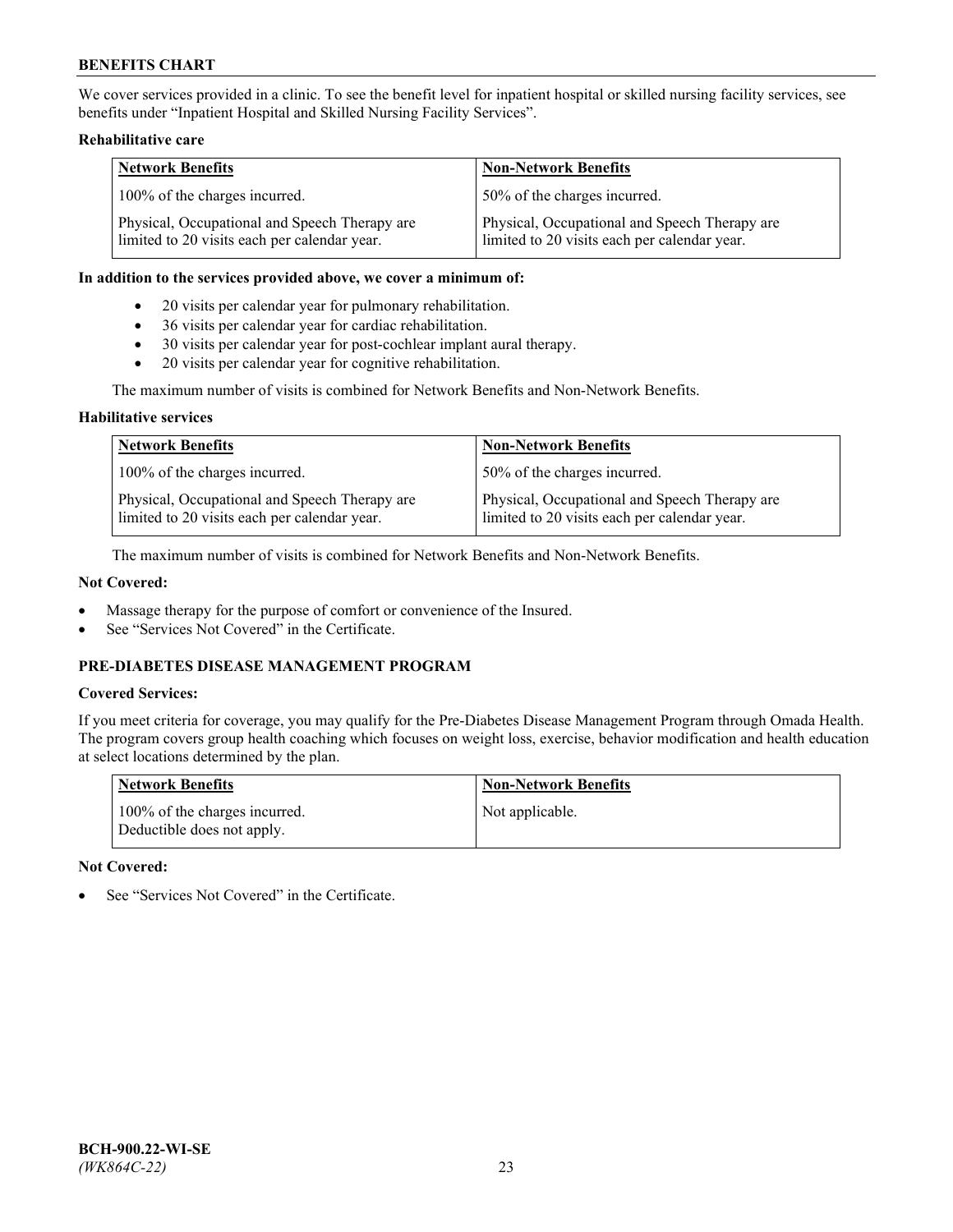# **PRESCRIPTION DRUG SERVICES**

### **Covered Services:**

We cover prescription drugs and medications that can be self-administered or are administered in a physician's office.

We will refill a prescription for eye drops covered under this Benefits Chart if the Insured requests a refill and the original prescription specified that additional quantities would be needed, providing the refill request does not exceed the quantities needed, and the following conditions are met:

- If the Insured requests a 30-day refill supply, the request must be made between 22 and 30 days of the later of (a) the original date that the prescription was distributed to the Insured or (b) the date that the most recent refill was distributed to the Insured; or
- If the Insured requests a 90-day refill supply, the request must be made between 67 and 90 days of the later of (a) the original date that the prescription was distributed to the Insured or (b) the date that the most recent refill was distributed to the Insured.

# **For Network Benefits, drugs and medications must be obtained at a Network pharmacy.**

#### **For Non-Network Benefits, drugs and medications must be part of the formulary.**

#### **If a copayment is required, you must pay one copayment for each 31-day supply, or portion thereof.**

#### **Outpatient drugs (except as specified below)**

| <b>Network Benefits</b>                                                                                                                                      | <b>Non-Network Benefits</b>  |
|--------------------------------------------------------------------------------------------------------------------------------------------------------------|------------------------------|
| Formulary drugs are covered at 100% of the charges<br>incurred.                                                                                              | 50% of the charges incurred. |
| Formulary insulin is considered preventive and is not<br>subject to your deductible. In no event will your cost for<br>a formulary insulin drug exceed \$25. |                              |
| Non-formulary drugs are covered at 80% of the charges<br>incurred.                                                                                           |                              |

**Oral chemotherapy drugs** are included on the specialty drug list. However, you pay the applicable outpatient drug benefit. As required by Wisconsin law, you will not pay higher cost sharing (deductible, copayment or coinsurance) for orally administered chemotherapy drugs than you pay for injected or intravenously administered chemotherapy drugs.

#### **Mail order drugs**

| <b>Network Benefits</b>                                                                                                                                                                                                                                 | <b>Non-Network Benefits</b>                                                                                                |
|---------------------------------------------------------------------------------------------------------------------------------------------------------------------------------------------------------------------------------------------------------|----------------------------------------------------------------------------------------------------------------------------|
| For your convenience, you may also get up to a<br>93-day supply of outpatient prescription drugs that<br>can be self-administered through the designated mail<br>order service.<br>Specialty drugs are not available through the mail<br>order service. | Mail order drugs are only available through the<br>designated mail order service.<br>See Network Mail Order Drugs Benefit. |

## **Specialty drugs that are self-administered**

| <b>Network Benefits</b>                                                                                              | <b>Non-Network Benefits</b> |
|----------------------------------------------------------------------------------------------------------------------|-----------------------------|
| 100% of the charges incurred.                                                                                        | No coverage.                |
| Specialty drugs are limited to drugs on the<br>Specialty drug list and must be obtained from a<br>designated vendor. |                             |

**Oral chemotherapy drugs** are included on the specialty drug list. However, you pay the applicable outpatient drug benefit. As required by Wisconsin law, you will not pay higher cost sharing (deductible, copayment or coinsurance) for orally administered chemotherapy drugs than you pay for injected or intravenously administered chemotherapy drugs.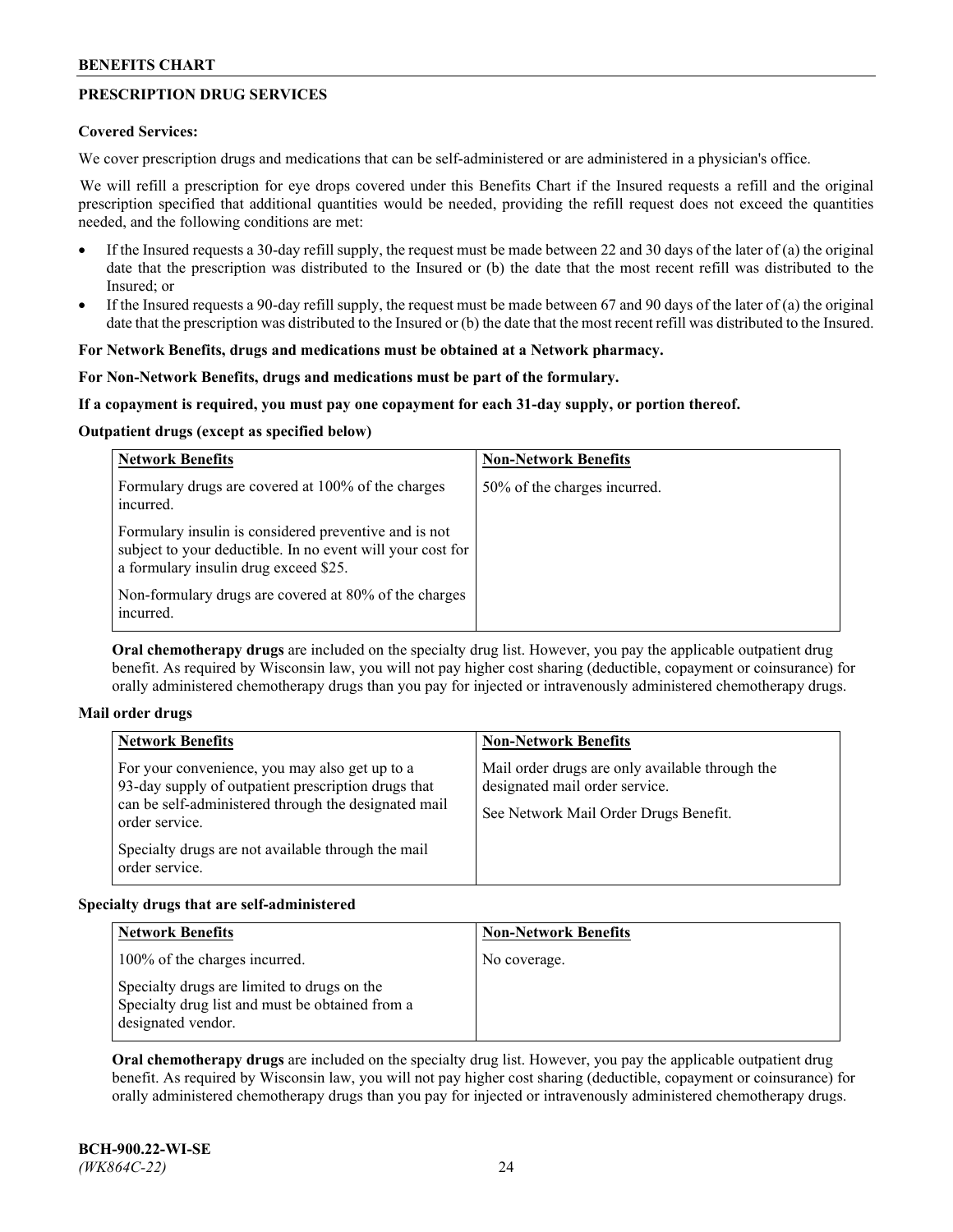**Tobacco cessation drugs.** All FDA approved tobacco cessation drugs are covered.

| Network Benefits                                            | <b>Non-Network Benefits</b>  |
|-------------------------------------------------------------|------------------------------|
| 100% of the charges incurred.<br>Deductible does not apply. | 50% of the charges incurred. |

# **Contraceptive drugs**

| <b>Network Benefits</b>                                                                                                                                         | <b>Non-Network Benefits</b>  |
|-----------------------------------------------------------------------------------------------------------------------------------------------------------------|------------------------------|
| 100% of the charges incurred for formulary drugs.<br>Deductible does not apply.                                                                                 | 50% of the charges incurred. |
| If a physician requests that a non-formulary<br>contraceptive drug be dispensed as written, the drug<br>will be covered at 100%, not subject to the deductible. |                              |

**ACA preventive medications.** We cover preventive medications currently recommended by USPSTF with an A or B rating if they are prescribed by your medical provider and they are listed on our Commercial ACA Preventive Drug List. Preventive medications are subject to periodic review and modification. Changes would be effective in accordance with the federal rules and reflected in our current medical coverage criteria for preventive care services.

| <b>Network Benefits</b>                                     | <b>Non-Network Benefits</b>  |
|-------------------------------------------------------------|------------------------------|
| 100% of the charges incurred.<br>Deductible does not apply. | 50% of the charges incurred. |

# **Limitations:**

- Certain drugs may require prior authorization as indicated on the formulary. HealthPartners may require prior authorization for the drug and also the site where the drug will be provided. Certain drugs are subject to our utilization review process and quantity limits.
- Certain non-formulary drugs require prior authorization. In addition, certain drugs may be subject to any quantity limits applied as part of our trial program. The trial drug program applies to new prescriptions for certain drugs which have high toxicity, low tolerance, high costs and/or high potential for waste. Trial drugs are indicated on the formulary and/or the specialty drug list. Your first fill of a trial drug may be limited to less than a month supply. If the drug is well tolerated and effective, you will receive the remainder of your first month supply.
- If an Insured requests a brand name drug when there is a generic equivalent, the brand name drug will be covered up to the charge that would apply to the generic drug, minus any required copayment. If a physician requests that a brand name drug be dispensed as written, and we determine the brand name drug is medically necessary, the drug will be paid at the nonformulary benefit.
- We may require insureds to try over-the-counter (OTC) drug alternatives before approving more costly formulary prescription drugs.
- Unless otherwise specified in the "Prescription Drug Services" section, you may receive up to a 31-day supply per prescription.
- A 93-day supply will be covered and dispensed only at pharmacies that participate in our extended day supply program.
- New prescriptions to treat certain chronic conditions are limited to a 31-day supply.
- No more than a 31-day supply of specialty drugs will be covered and dispensed at a time unless it's a manufacturer supplied drug that cannot be split that supplies the member with more than a 31-day supply.

**Not Covered:**Replacement of prescription drugs, medications, equipment and supplies due to loss, damage or theft.

- Nonprescription (over-the-counter) drugs or medications, including, but not limited to, vitamins, supplements, homeopathic remedies, and non-FDA approved drugs, unless listed on the formulary and prescribed by a physician or legally authorized health care provider under applicable state and federal law. This exclusion does not include over-thecounter contraceptives for women as allowed under the Affordable Care Act when the Insured obtains a prescription for the item. In addition, if the Insured obtains a prescription, this exclusion does not include aspirin to prevent cardiovascular disease for men and women of certain ages; folic acid supplements for women who may become pregnant; fluoride chemoprevention supplements for children without fluoride in their water source; and iron supplements for children ages 6-12 months who are at risk for anemia.
- All drugs for the treatment of sexual dysfunction.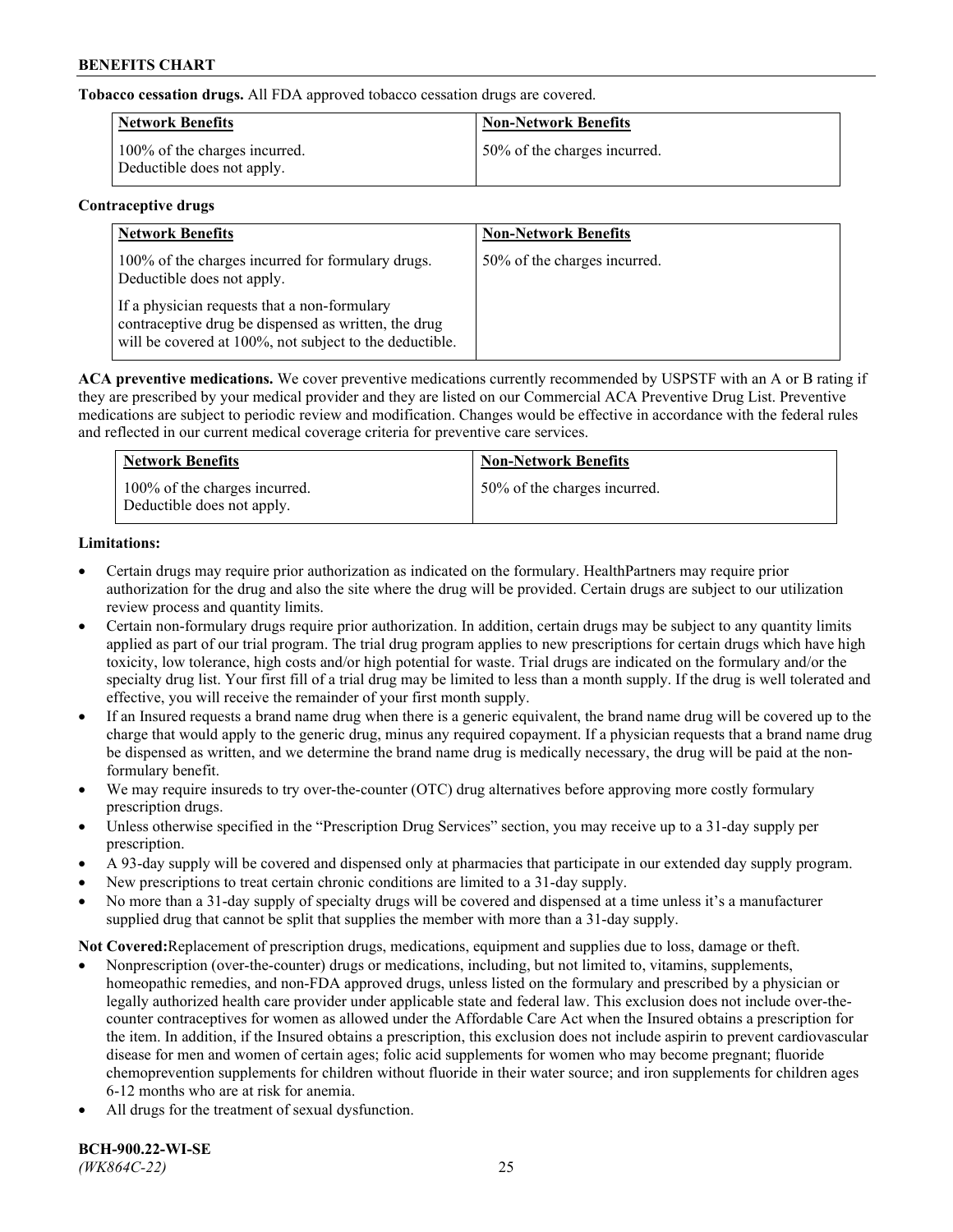- All drugs for the treatment of growth deficiency.
- Fertility drugs.
- Medical cannabis.
- Drugs on the Excluded Drug List. The Excluded Drug List includes select drugs within a therapy class that are not eligible for coverage. This includes drugs that may be excluded for certain indications. The Excluded Drug List is available at [healthpartners.com.](http://www.healthpartners.com/)
- Drugs that are newly approved by the FDA until they are reviewed and approved by HealthPartners Pharmacy and Therapeutics Committee.
- Medical devices approved by the FDA will not be covered under the "Prescription Drug Services" section unless they are on our formulary. Covered medical devices are generally submitted and reimbursed under your medical benefits.
- See "Services Not Covered" in the Certificate.

# **PREVENTIVE SERVICES**

# **Applicable Definitions:**

**Routine Preventive Services** are routine health care services that include screenings, check-ups and counseling to prevent illness, disease or other health problems before symptoms occur.

**Diagnostic Services** are services to help a provider understand your symptoms, diagnose illness and decide what treatment may be needed. They may be the same services that are listed as preventive services, but they are being used as diagnostic services. Your provider will determine if these services are preventive or diagnostic. These services are not preventive if received as part of a visit to diagnose, manage or maintain an acute or chronic medical condition, illness or injury. When that occurs, unless otherwise indicated below, standard deductibles, copayments or coinsurance apply.

# **Covered Services:**

We cover preventive services that meet any of the requirements under the Affordable Care Act (ACA) shown in the bulleted items below. These preventive services are covered at 100% under the Network Benefits with no deductible, copayments or coinsurance. (If a preventive service is not required by the ACA and it is covered at a lower benefit level, it will be specified below.) Preventive benefits mandated under the ACA are subject to periodic review and modification. Changes would be effective in accordance with the federal rules. Preventive services mandated by the ACA include:

- Evidence-based items or services that have in effect a rating of A or B in the current recommendations of the United States Preventive Services Task Force with respect to the individual;
- Immunizations for routine use in children, adolescents, and adults that have in effect a recommendation from the Advisory Committee on Immunization Practices of the Centers for Disease Control and Prevention with respect to the individual;
- With respect to infants, children, and adolescents, evidence-informed preventive care and screenings provided for in comprehensive guidelines supported by the Health Resources and Services Administration; and
- With respect to women, preventive care and screenings provided for in comprehensive guidelines supported by the Health Resources and Services Administration.

Covered services are based on established medical policies, which are subject to periodic review and modification by the medical or dental directors. These medical policies (medical coverage criteria) are available by calling Member Services, or logging on to your "*my*HealthPartners" account at [healthpartners.com.](https://www.healthpartners.com/hp/index.html)

# **ACA and state mandated preventive services are covered as follows:**

**Routine health exams and periodic health assessments.** A physician or health care provider will counsel you as to how often health assessments are needed based on age, sex and health status. This includes screening and counseling for tobacco cessation and all FDA approved tobacco cessation medications including over-the-counter drugs (as shown in the Prescription Drug Services section).

| Network Benefits                                            | <b>Non-Network Benefits</b>  |
|-------------------------------------------------------------|------------------------------|
| 100% of the charges incurred.<br>Deductible does not apply. | 50% of the charges incurred. |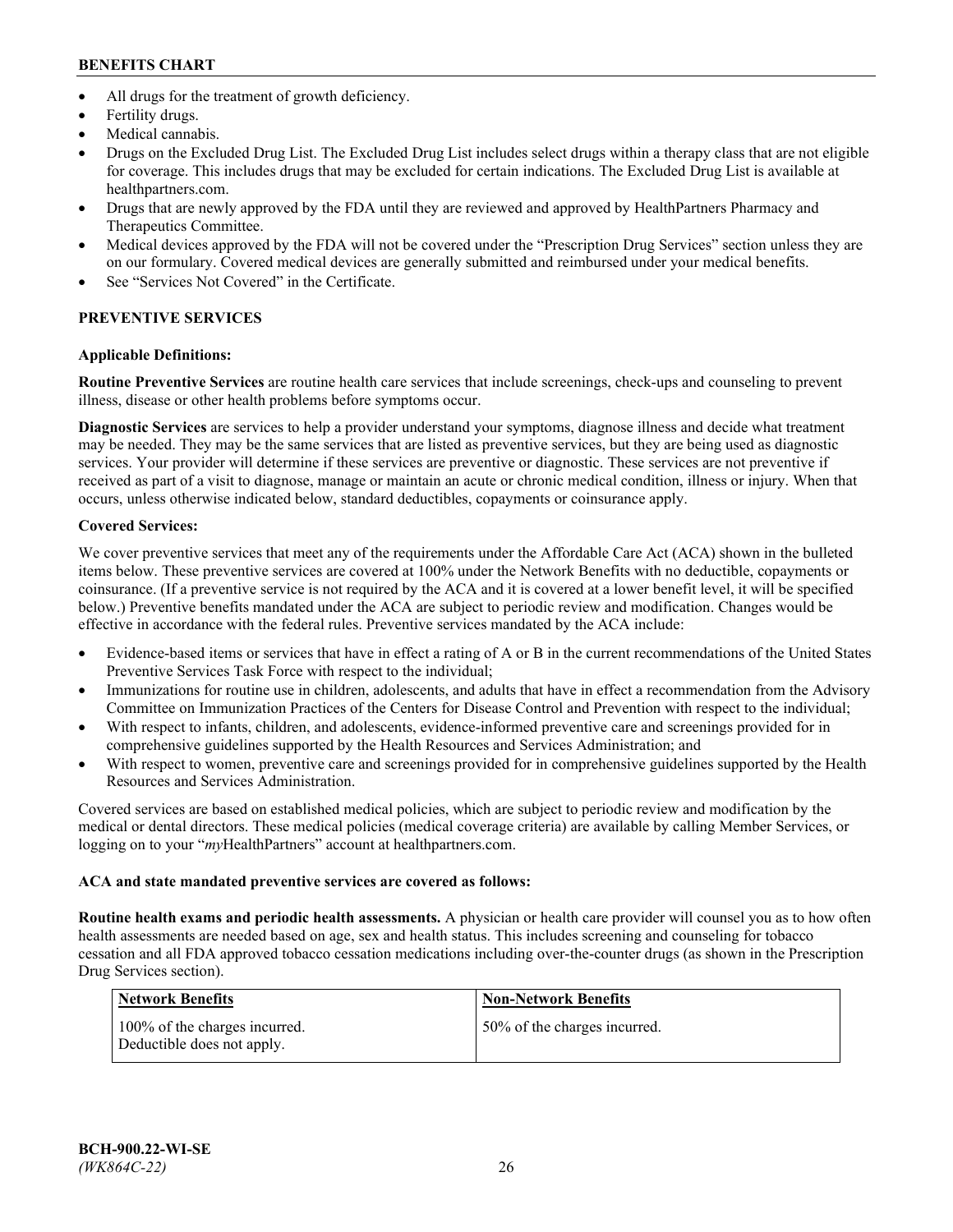**Child health supervision services.** This includes pediatric preventive services such as newborn screenings, appropriate immunizations, developmental assessments and laboratory services appropriate to the age of the child from birth to 72 months and appropriate immunizations to age 18.

| Network Benefits                                            | <b>Non-Network Benefits</b>  |
|-------------------------------------------------------------|------------------------------|
| 100% of the charges incurred.<br>Deductible does not apply. | 50% of the charges incurred. |

#### **Routine prenatal care and exams**

| Network Benefits                                            | <b>Non-Network Benefits</b>  |
|-------------------------------------------------------------|------------------------------|
| 100% of the charges incurred.<br>Deductible does not apply. | 50% of the charges incurred. |

**Routine postnatal care.** This includes health exams, assessments, education and counseling relating to the period immediately after childbirth.

| Network Benefits                                            | <b>Non-Network Benefits</b>  |
|-------------------------------------------------------------|------------------------------|
| 100% of the charges incurred.<br>Deductible does not apply. | 50% of the charges incurred. |

**Routine screening procedures for cancer.** This includes colorectal screening and other cancer screenings recommended by the USPSTF with an A or B rating. Women's preventive health services below describe additional routine screening procedures for cancer.

| <b>Network Benefits</b>                                     | <b>Non-Network Benefits</b>  |
|-------------------------------------------------------------|------------------------------|
| 100% of the charges incurred.<br>Deductible does not apply. | 50% of the charges incurred. |

**Professional voluntary family planning services.** This includes services to prevent or delay a pregnancy, including counseling and education. Services must be provided by a licensed provider.

| <b>Network Benefits</b>                                     | <b>Non-Network Benefits</b>  |
|-------------------------------------------------------------|------------------------------|
| 100% of the charges incurred.<br>Deductible does not apply. | 50% of the charges incurred. |

#### **Adult immunizations**

| <b>Network Benefits</b>                                     | <b>Non-Network Benefits</b>  |
|-------------------------------------------------------------|------------------------------|
| 100% of the charges incurred.<br>Deductible does not apply. | 50% of the charges incurred. |

**Women's preventive health services.** This includes mammograms, screenings for cervical cancer (pap smears), breast pumps, human papillomavirus (HPV) testing, counseling for sexually transmitted infections, counseling and screening for human immunodeficiency virus (HIV), and all FDA approved contraceptive methods as prescribed by a doctor, sterilization procedures, education and counseling (see the Prescription Drug Services section for coverage of oral contraceptive drugs). We also provide genetic screening for BRCA if someone in your family has the gene or you have a diagnosis of cancer.

The U.S. Preventive Services Task Force (USPSTF) recommends screening mammography, with or without clinical breast examination (CBE), every 1-2 years for women aged 40 and older. For women age 50 and older, we cover an annual mammogram.

| <b>Network Benefits</b>                                     | <b>Non-Network Benefits</b>  |
|-------------------------------------------------------------|------------------------------|
| 100% of the charges incurred.<br>Deductible does not apply. | 50% of the charges incurred. |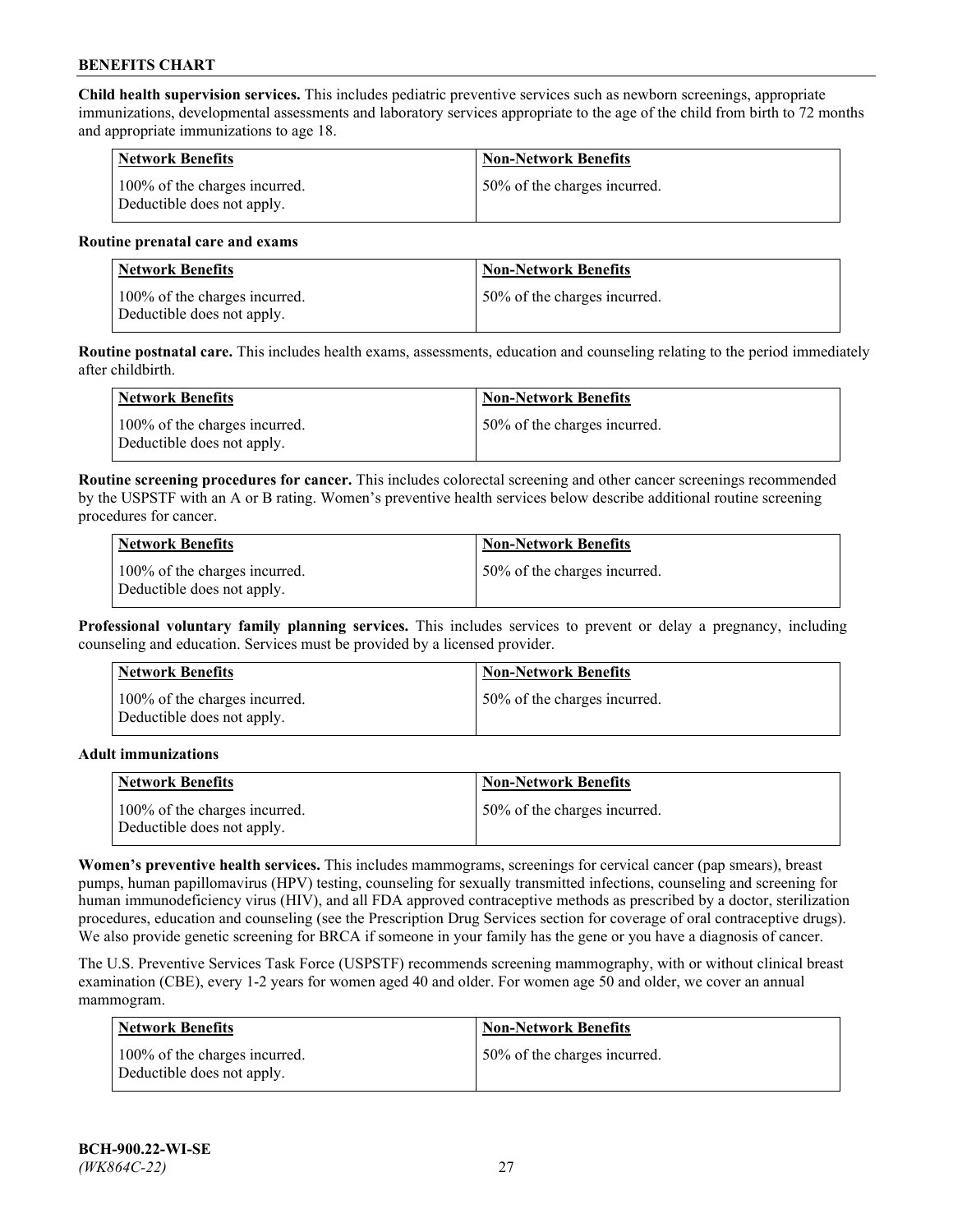**Obesity screening and management.** We cover obesity screening and counseling for all ages during a routine preventive care exam. If you are age 18 or older and have a body mass index of 30 or more, we also cover intensive obesity management to help you lose weight. Your primary care doctor can coordinate these services.

| <b>Network Benefits</b>                                     | <b>Non-Network Benefits</b>  |
|-------------------------------------------------------------|------------------------------|
| 100% of the charges incurred.<br>Deductible does not apply. | 50% of the charges incurred. |

### **In addition to any ACA or state mandated preventive services referenced above, we cover the following eligible services:**

#### **Routine eye and hearing exams**

| Network Benefits                                            | <b>Non-Network Benefits</b>  |
|-------------------------------------------------------------|------------------------------|
| 100% of the charges incurred.<br>Deductible does not apply. | 50% of the charges incurred. |

**Ovarian cancer surveillance test for women who are at risk.** "At risk for ovarian cancer" means (1) having a family history that includes any of the following: one or more first-degree or second-degree relatives with ovarian cancer, clusters of female relatives with breast cancer or nonpolyposis colorectal cancer; or (2) testing positive for BRCA1 or BRCA2 mutations. "Surveillance test for ovarian cancer" means annual screening using CA-125 serum tumor marker testing, transvaginal ultrasound, pelvic examination or other proven ovarian screening tests currently being evaluated by the federal Food and Drug Administration or by the National Cancer Institute.

| <b>Network Benefits</b>                               | <b>Non-Network Benefits</b>                           |
|-------------------------------------------------------|-------------------------------------------------------|
| Coverage level is same as corresponding Network       | Coverage level is same as corresponding Non-Network   |
| Benefits, depending on type of service provided, such | Benefits, depending on type of service provided, such |
| as Diagnostic Imaging Services, Laboratory Services   | as Diagnostic Imaging Services, Laboratory Services   |
| or Office Visits for Illness or Injury, or Preventive | or Office Visits for Illness or Injury, or Preventive |
| Services.                                             | Services.                                             |

**Limitations:**Services are not preventive if received as part of a visit to diagnose, manage or maintain an acute or chronic medical condition, illness or injury. When that occurs, unless otherwise indicated above, standard deductibles, copayments or coinsurance apply.

#### **Not Covered:**

See "Services Not Covered" in the Certificate.

## **TELEHEALTH/TELEMEDICINE SERVICES**

## **Definitions:**

**Telehealth, Telemedicine, or Virtual Care.** This is a means of communication between a health care professional and a patient. This includes the use of secure electronic information, imaging, and communication technologies, including:

- interactive audio or audio-video
- interactive audio with store-and-forward technology
- chat-based and email-based systems
- physician-to-physician consultation
- patient education
- data transmission
- data interpretation
- digital diagnostics (algorithm-enabled diagnostic support)
- digital therapeutics (the use of personal health devices and sensors, either alone or in combination with conventional drug therapies, for disease prevention and management)

#### Services can be delivered:

Synchronously: the patient and health care professional are engaging with one another at the same time; or Asynchronously: the patient and health care professional engage with each other at different points in time.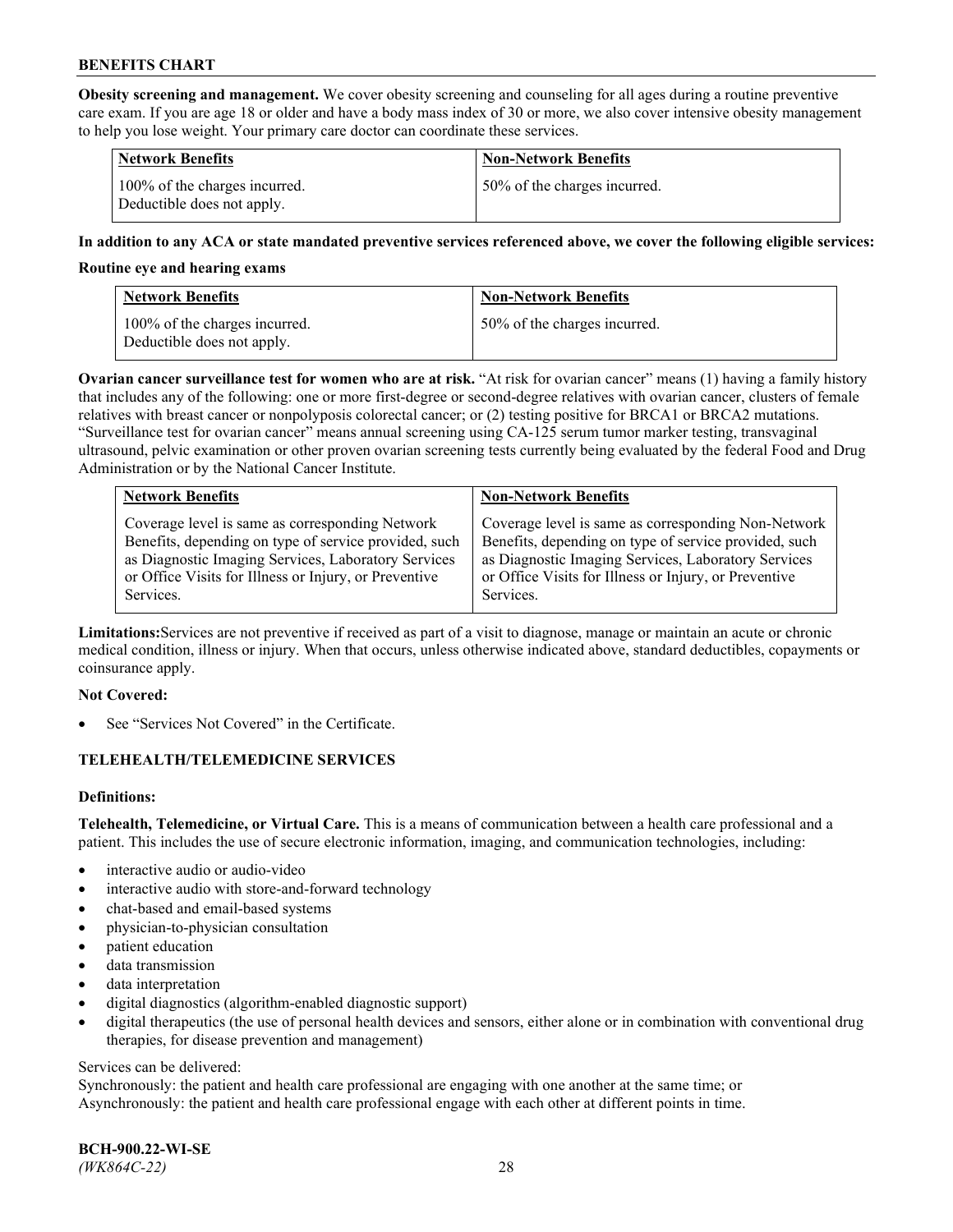**Telephone Visits.** Live, synchronous, interactive encounters over the telephone between a patient and a healthcare provider.

**E-visit or chat-based visits.** Asynchronous online or mobile app encounters to discuss a patient's personal health information, vital signs, and other physiologic data or diagnostic images. The healthcare provider reviews and delivers a consultation, diagnosis, prescription or treatment plan after reviewing the patient's visit information.

**Virtuwell®.** This is an online service for you to receive a diagnosis and treatment for certain conditions, such as a cold, flu, ear pain and sinus infections. You may access the Virtuwell website at [virtuwell.com.](https://www.virtuwell.com/)

**Video Visits.** Live, synchronous, interactive encounters using secure web-based video between a patient and a healthcare provider.

#### **Covered Services:**

The Plan covers the following methods of receiving care for services that would be eligible under the Plan if the service were provided in person.

#### **Scheduled telephone visits**

| <b>Network Benefits</b>       | <b>Non-Network Benefits</b>  |
|-------------------------------|------------------------------|
| 100% of the charges incurred. | 50% of the charges incurred. |

#### **E-visits**

#### **Access to online care through Virtuwell at [virtuwell.com](https://www.virtuwell.com/)**

| Network Benefits              | <b>Non-Network Benefits</b> |
|-------------------------------|-----------------------------|
| 100% of the charges incurred. | Not applicable.             |

#### **All other E-visits**

| <b>Network Benefits</b>       | <b>Non-Network Benefits</b>  |
|-------------------------------|------------------------------|
| 100% of the charges incurred. | 50% of the charges incurred. |

#### **Video visits**

| <b>Network Benefits</b>                                      | <b>Non-Network Benefits</b>                            |
|--------------------------------------------------------------|--------------------------------------------------------|
| Coverage level is same as corresponding Network              | Coverage level is same as corresponding Non-           |
| Benefits, depending on type of service provided, such as     | Network Benefits, depending on type of service         |
| Office Visits for Illness or Injury, Inpatient or Outpatient | provided, such as Office Visits for Illness or Injury, |
| Hospital Services.                                           | Inpatient or Outpatient Hospital Services.             |

#### **Not Covered:**

See "Services Not Covered" in the Certificate.

## **TRANSPLANT SERVICES**

#### **Applicable Definitions:**

**Autologous.** This is when the source of cells is from the individual's own marrow or stem cells.

**Allogeneic.** This is when the source of cells is from a related or unrelated donor's marrow or stem cells.

**Allogeneic Bone Marrow Transplant.** This is when the bone marrow is harvested from the related or unrelated donor and stored. The patient undergoes treatment which includes tumor ablation with high-dose chemotherapy and/or radiation. The bone marrow is reinfused (transplanted).

**Autologous Bone Marrow Transplant.** This is when the bone marrow is harvested from the individual and stored. The patient undergoes treatment which includes tumor ablation with high-dose chemotherapy and/or radiation. The bone marrow is reinfused (transplanted).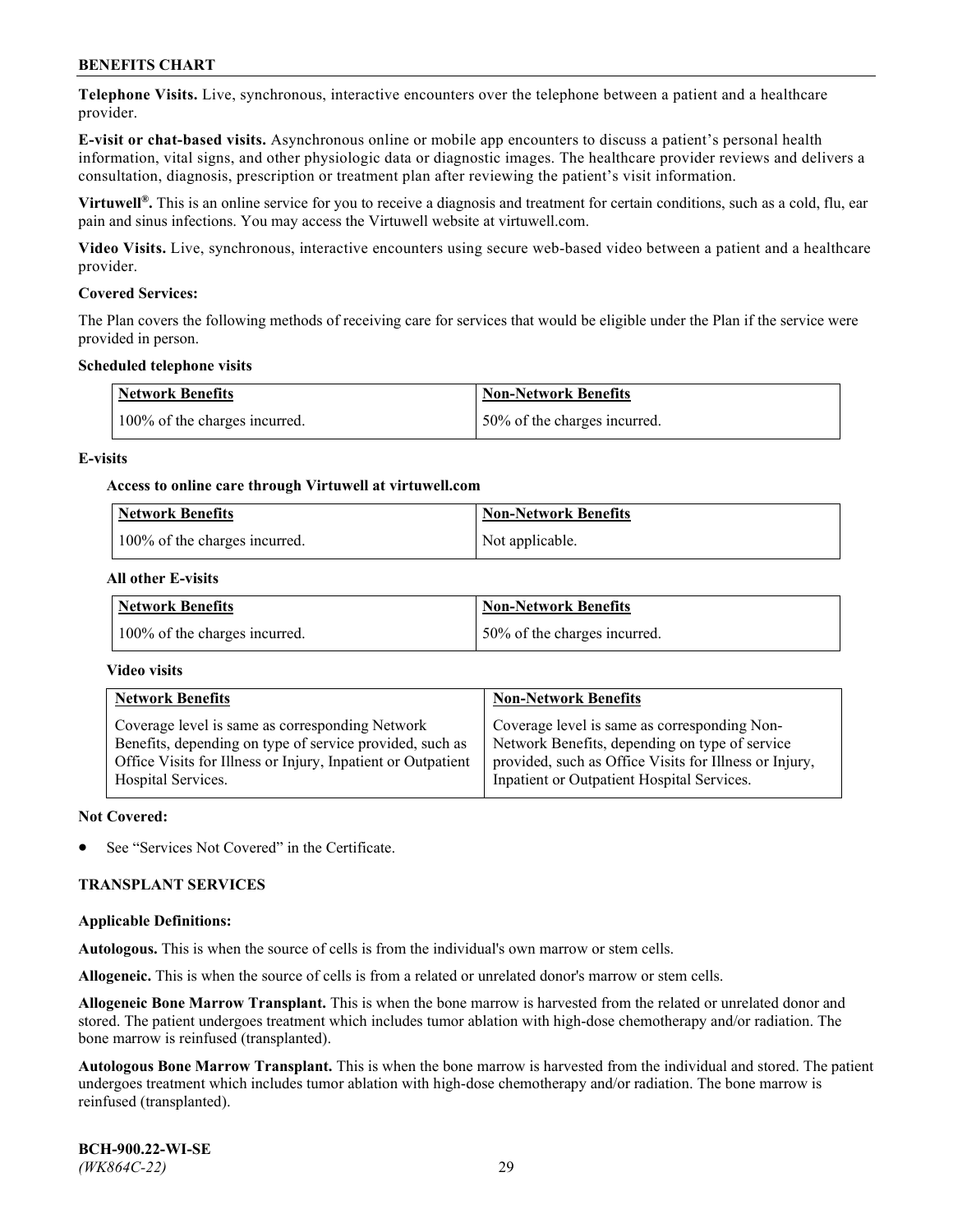**Autologous/Allogeneic Stem Cell Support.** This is a treatment process that includes stem cell harvest from either bone marrow or peripheral blood, tumor ablation with high-dose chemotherapy and/or radiation, stem cell reinfusion, and related care. Autologous/allogeneic bone marrow transplantation and high dose chemotherapy with peripheral stem cell rescue/support are considered to be autologous/allogeneic stem cell support.

**Designated Transplant Center.** This is any health care provider, group or association of health care providers designated by us to provide services, supplies or drugs for specified transplants for our Insureds.

**Transplant Services.** This is transplantation (including retransplants) of the human organs or tissue listed below, including all related post-surgical treatment, follow-up care and drugs and multiple transplants for a related cause. Transplant services do not include other organ or tissue transplants or surgical implantation of mechanical devices functioning as a human organ, except surgical implantation of an FDA approved Ventricular Assist Device (VAD) or total artificial heart, functioning as a temporary bridge to heart transplantation.

Prior authorization is required prior to consultation to support coordination of care and benefits.

#### **Covered Services:**

We cover eligible transplant services (as defined above) while you are covered under the Certificate. Transplants that will be considered for coverage are limited to the following:

- Kidney transplants for end-stage disease.
- Cornea transplants for end-stage disease.
- Heart transplants for end-stage disease.
- Lung transplants or heart/lung transplants for: (1) primary pulmonary hypertension; (2) Eisenmenger's syndrome; (3) endstage pulmonary fibrosis; (4) alpha 1 antitrypsin disease; (5) cystic fibrosis; and (6) emphysema.
- Liver transplants for: (1) biliary atresia in children; (2) primary biliary cirrhosis; (3) post-acute viral infection (including hepatitis A, hepatitis B antigen e negative and hepatitis C) causing acute atrophy or post-necrotic cirrhosis; (4) primary sclerosing cholangitis; (5) alcoholic cirrhosis; and (6) hepatocellular carcinoma.
- Allogeneic bone marrow transplants or peripheral stem cell support associated with high dose chemotherapy for: (1) acute myelogenous leukemia; (2) acute lymphocytic leukemia; (3) chronic myelogenous leukemia; (4) severe combined immunodeficiency disease; (5) Wiskott-Aldrich syndrome; (6) aplastic anemia; (7) sickle cell anemia; (8) non-relapsed or relapsed non-Hodgkin's lymphoma; (9) multiple myeloma; and (10) testicular cancer.
- Autologous bone marrow transplants or peripheral stem cell support associated with high-dose chemotherapy for: (1) acute leukemias; (2) non-Hodgkin's lymphoma; (3) Hodgkin's disease; (4) Burkitt's lymphoma; (5) neuroblastoma; (6) multiple myeloma; (7) chronic myelogenous leukemia; and (8) non-relapsed non-Hodgkin's lymphoma.
- Pancreas transplants for simultaneous pancreas-kidney transplants for diabetes, pancreas after kidney, living related segmental simultaneous pancreas kidney transplantation and pancreas transplant alone.

To receive Network Benefits, charges for transplant services must be incurred at a Designated Transplant Center.

The transplant-related treatment provided, including expenses incurred for directly related donor services, shall be subject to and in accordance with the provisions, limitations, maximums and other terms of the Certificate.

Medical and hospital expenses of the donor are covered only when the recipient is an Insured and the transplant and directly related donor expenses have been prior authorized for coverage. Treatment of medical complications that may occur to the donor are not covered. Donors are not considered Insureds, and are therefore not eligible for the rights afforded to Insureds under the Certificate.

The list of eligible transplant services and coverage determinations are based on established medical policies, which are subject to periodic review and modification by the medical director.

| <b>Network Benefits</b>                          | <b>Non-Network Benefits</b>                          |
|--------------------------------------------------|------------------------------------------------------|
| See Network Inpatient Hospital Services Benefit. | See Non-Network Inpatient Hospital Services Benefit. |